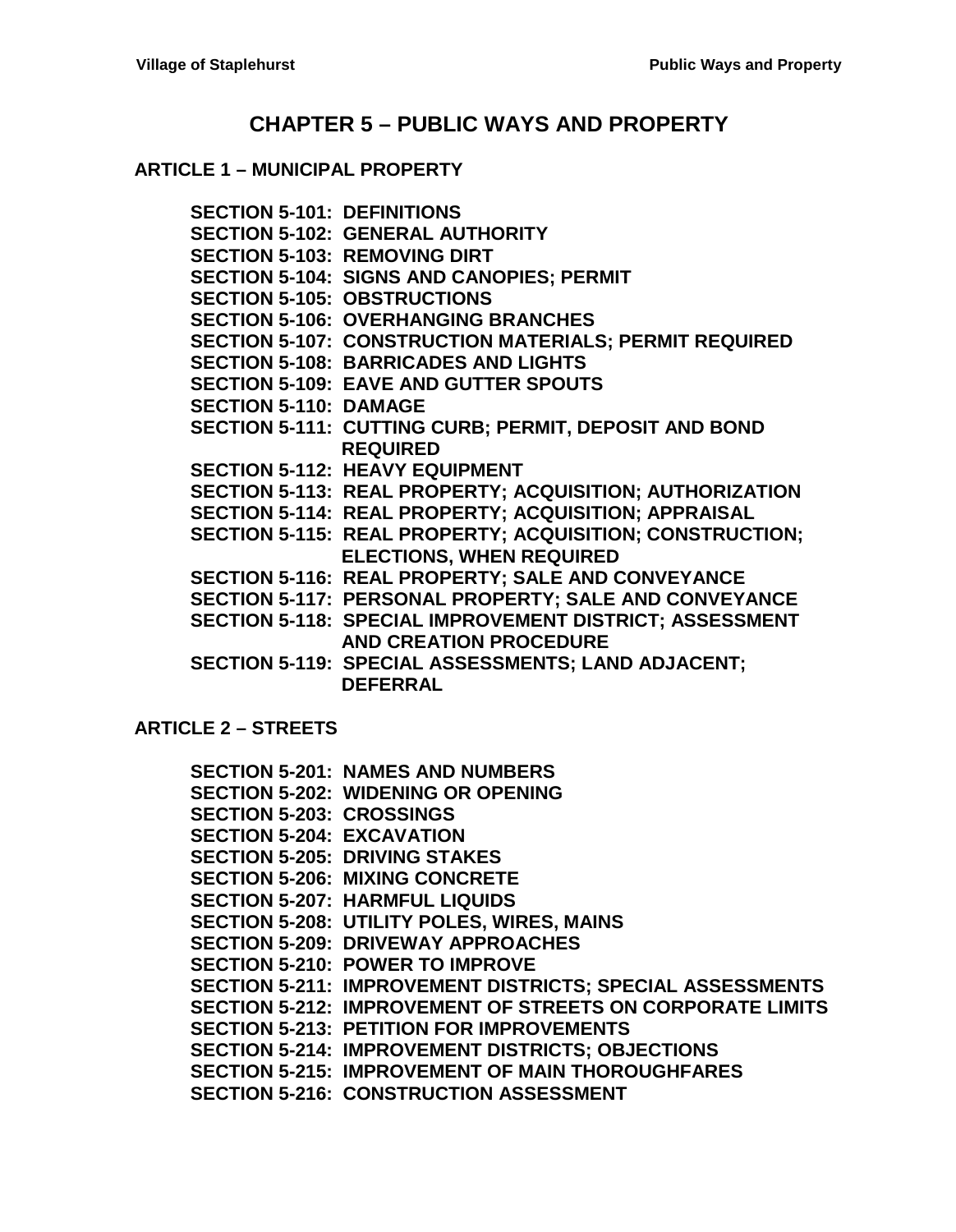**[SECTION 5-217: VACATING PUBLIC WAYS; PROCEDURE](#page-16-0) [SECTION 5-218: VACATING PUBLIC WAYS; DEFINITIONS;](#page-17-0) [ASCERTAINING DAMAGES](#page-17-0) [SECTION 5-219: VACATING PUBLIC WAYS; TITLE](#page-18-0)**

#### **[ARTICLE 3 –](#page-20-0) SIDEWALKS**

**[SECTION 5-301: DUTY TO KEEP CLEAN](#page-20-1) [SECTION 5-302: MAINTENANCE AND REPAIR](#page-20-2) [SECTION 5-303: CONSTRUCTION BY OWNER; APPLICATION, PERMIT](#page-20-3) [SECTION 5-304: DANGEROUS STAIRWAY](#page-21-0) [SECTION 5-305: CONSTRUCTION BY VILLAGE](#page-21-1) [SECTION 5-306: CONSTRUCTION BIDS](#page-22-0) [SECTION 5-307: CONSTRUCTION BY PETITION](#page-22-1)**

**ARTICLE 4 – [CONSTRUCTION OF PRIVATE DRIVES](#page-24-0)**

**[SECTION 5-401: APPLICATION FOR PERMIT](#page-24-1) [SECTION 5-402: PRIVATE DRIVE SPECIFICATIONS](#page-24-2) [SECTION 5-403: APPLICATION REQUIREMENTS](#page-24-3) [SECTION 5-404: APPROVAL OF BOARD](#page-24-4)**

**ARTICLE 5 – [PENAL PROVISION](#page-26-0)**

**[SECTION 5-501: VIOLATION; PENALTY](#page-26-1)**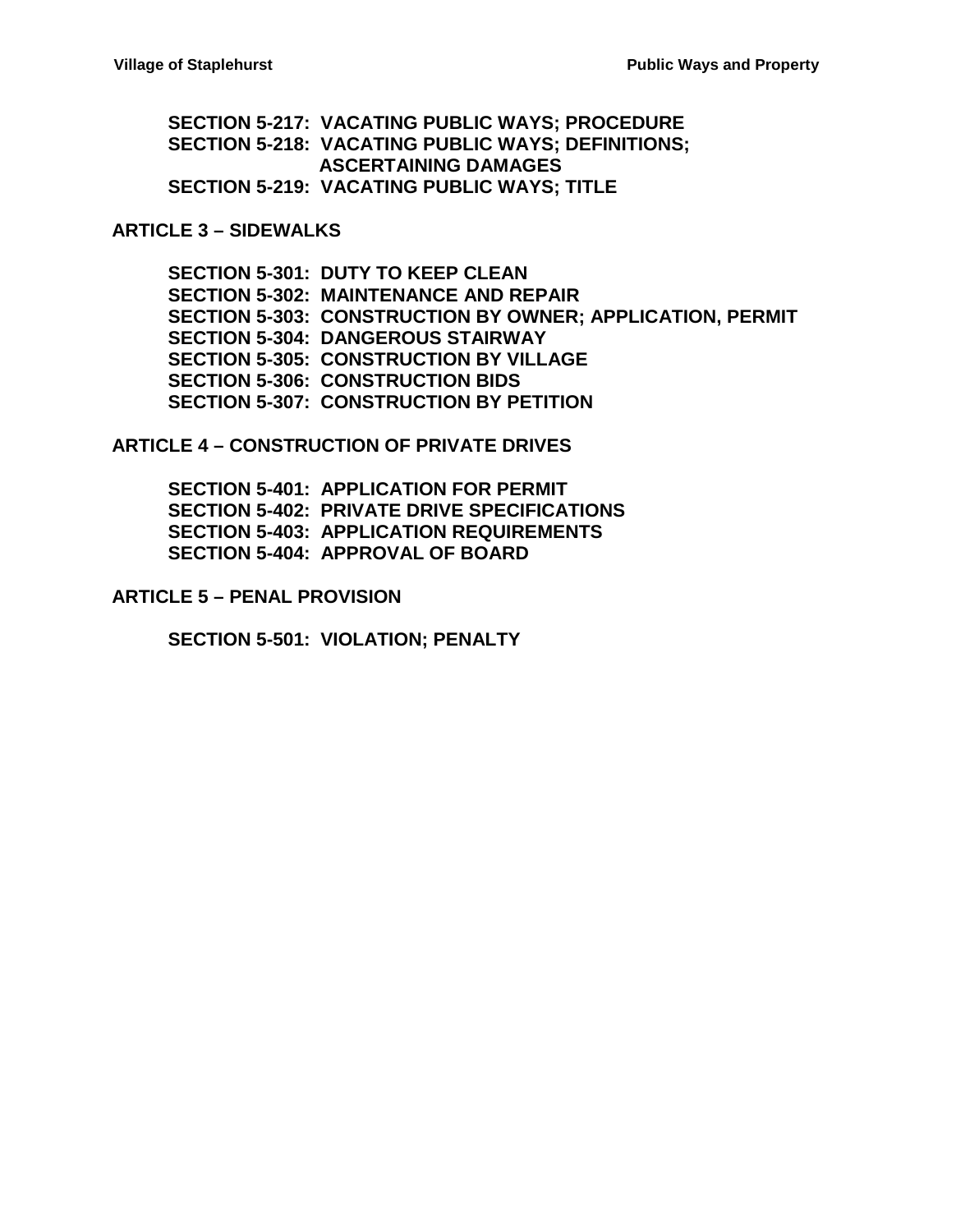# **CHAPTER 5 – PUBLIC WAYS AND PROPERTY**

# **Article 1 – Municipal Property**

## <span id="page-2-2"></span><span id="page-2-1"></span><span id="page-2-0"></span>**SECTION 5-101: DEFINITIONS**

The following definition shall be applied throughout this chapter. When no definition is specified, the normal dictionary usage of the word shall apply:

"Sidewalk space" as used herein shall mean that portion of a street between curb lines and adjacent property lines.

#### <span id="page-2-3"></span>**SECTION 5-102: GENERAL AUTHORITY**

A. The Village Board shall have the care, supervision, and control of all public highways, bridges, streets, alleys, public squares, and commons within the village and shall cause the same to be kept open, in repair, and free from nuisances. (Neb. Rev. Stat §17-567)

B. The village shall have the power to prevent and remove all encroachments, including snow, ice, and other similar obstructions upon all sidewalks and other village property. (Neb. Rev. Stat. §17-557, 17-558)

#### <span id="page-2-4"></span>**SECTION 5-103: REMOVING DIRT**

It is hereby declared unlawful for any person to remove, disturb, or take away from any street, alley, or public grounds any dirt, earth, stones, or other materials forming a part of such street, alley, or public grounds without first having obtained written permission to do so from the Village Board. (Neb. Rev. Stat. §17-557)

#### <span id="page-2-5"></span>**SECTION 5-104: SIGNS AND CANOPIES; PERMIT**

No person, firm, or corporation shall erect or maintain any sign, signboard, poster, or rigid canopy over any street, sidewalk, alley, or on other public property without having first obtained a permit therefor. Permits for signs, canopies, posters, and signboards shall be issued by the village clerk, subject to the approval of the street commissioner, upon the payment of a fee set by resolution of the Village Board. All signs and canopies extending over any public sidewalk, street, alley, or other public place must be securely fastened and constructed so that there will be no danger of the same being dislodged by ordinary winds or falling from other causes. No sign or canopy shall be erected or maintained which extends over any public sidewalk, street, alley, or other public place in such a location as to obstruct the view of any traffic light, sign, or signal. Upon the written order of the Village Board, any person owning or occupying the premises where such a sign, canopy, poster, or signboard is located shall cause the same to be removed within the time limit specified on such notice.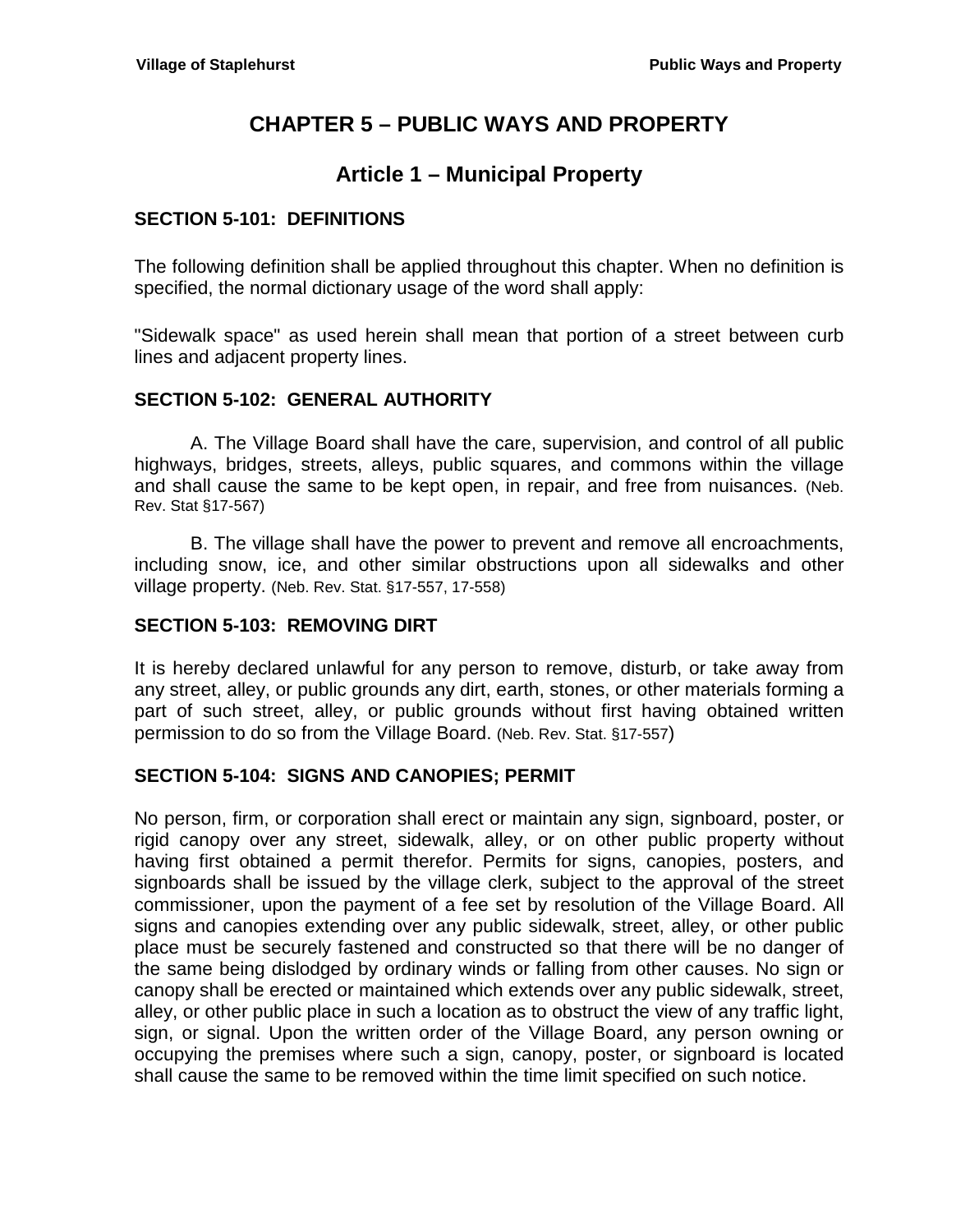## <span id="page-3-0"></span>**SECTION 5-105: OBSTRUCTIONS**

A. It shall be unlawful for any person, persons, firm or corporation to obstruct or encumber by fences, gates, buildings, structures or otherwise any of the streets, alleys or sidewalks.

B. Trees and shrubs growing upon the lot line partially on public ground and partially upon the abutting property or wholly upon the abutting property but so close to the lot line as to interfere with the use or construction of any public improvement or so that the roots thereof interfere with any utility wires or pipe shall be deemed obstructions. It shall be the duty of owners and occupants to keep all such similar growth trimmed and pruned at all times.

C. Whenever any such growth is allowed contrary to the provisions of this section, the Village Board may pass a resolution ordering the owner or occupant to remove such obstruction within five days after having been served with a copy of said resolution stating that the village will do so and will charge the costs thereof to the owner or occupant as a special assessment for improvements as herein provided or shall collect the same by civil suit brought in the name of the village against the said owner or occupant.

D. Said growth may be removed by the village at the expense of the owner of the property upon which the tree or shrub is located should the owner fail or neglect, after notice, to do so. In the event the property owner is a nonresident of the county in which the property lies, the village shall, before levying any special assessment against that property, send a copy of any notice required by law to be published by means of certified mail, return receipt requested, to the last known address of the nonresident property owner, which shall be that address listed on the current tax rolls at the time such required notice was first published. (Neb. Rev. Stat. §17-555, 17-557.01)

#### <span id="page-3-1"></span>**SECTION 5-106: OVERHANGING BRANCHES**

A. The owner or occupant of any lot, piece or parcel of ground abutting or adjacent to any street or sidewalk over which the branches of trees extend shall at all times keep the branches or limbs thereof trimmed to a height of at least 8 feet above the surface of said walk and at least 14 feet above the surface of said street.

B. Whenever the limbs or branches of any tree or trees extend over streets or sidewalks contrary to the provisions herein so as to interfere with the lighting of the street from street lights or with the convenience of the public using said street or sidewalk, the Village Board at any regular or special meeting may pass a resolution ordering the owner or occupant to cut or remove said obstructions within five days after having received a copy thereof, stating that the village will remove said branches and charge the costs to the owner or occupant as a special assessment for improvements as herein provided if said resolution is not complied with.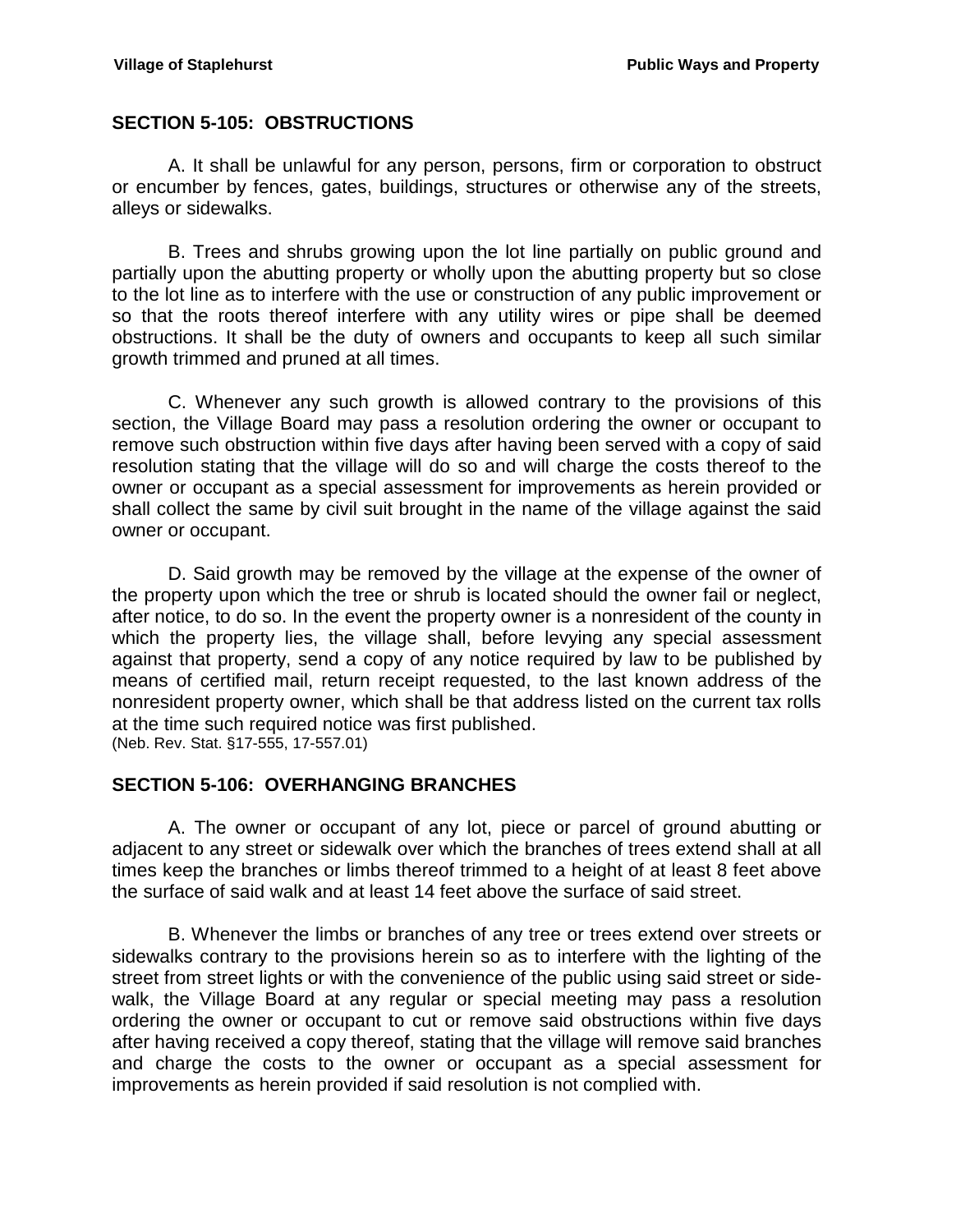C. In the event the property owner is a nonresident of the county in which the property lies, the village shall, before levying any special assessment against that property, send a copy of any notice required by law to be published by means of certified mail, return receipt requested, to the last known address of the nonresident property owner, which shall be that address listed on the current tax rolls at the time such required notice was first published.

(Neb. Rev. Stat. §17-557.01)

## <span id="page-4-0"></span>**SECTION 5-107: CONSTRUCTION MATERIALS; PERMIT REQUIRED**

Persons engaged in the erection, construction, reconstruction, wrecking, or repairing of any building or the construction or repair of a sidewalk along any street may occupy the public street space with such building material and equipment as long as is necessary if such persons shall make application to and receive a permit in writing from the street commissioner to do so; provided, no permit for the occupancy of the sidewalk space and more than one-third of the roadway of the public space adjacent to the real estate on which said building is to be constructed, erected, reconstructed, wrecked, or repaired shall be granted; and provided further, a suitable passageway for pedestrians shall be maintained within the public space included in the permit which shall be protected and lighted in the manner required by the street commissioner.

## <span id="page-4-1"></span>**SECTION 5-108: BARRICADES AND LIGHTS**

Whenever any excavation on any public property, including without limitation parking sites, sidewalks, curbs and streets, occurs within the zoning jurisdiction of the village, the party responsible for the excavation shall provide adequate barricades around the excavation and shall install sufficient warning lights and signs around the excavation to protect the public. (Neb. Rev. Stat. §17-505)

## <span id="page-4-2"></span>**SECTION 5-109: EAVE AND GUTTER SPOUTS**

It is hereby declared unlawful for any person to erect or maintain any dwelling house or business building within the limits of the village where the said dwelling or building abuts on any sidewalk or street without providing proper guttering and eave spouts to receive the wastewaters that collect on the said sidewalks and streets. All eave spouts erected on any dwelling house or business building shall be constructed to drain into the alleys or shall be buried beneath the sidewalks and drain into the streets where it is found to be impossible to drain said eave spouts into the alley.

#### <span id="page-4-3"></span>**SECTION 5-110: DAMAGE**

It shall be unlawful for any person to willfully, maliciously, or carelessly injure, change, deface, or destroy any street, sidewalk, building, ditch, drain, or grade within the corporate limits. No person shall cause or permit any offensive or corrosive material to be discharged or thrown out upon any street, sidewalk, alley, or public ground.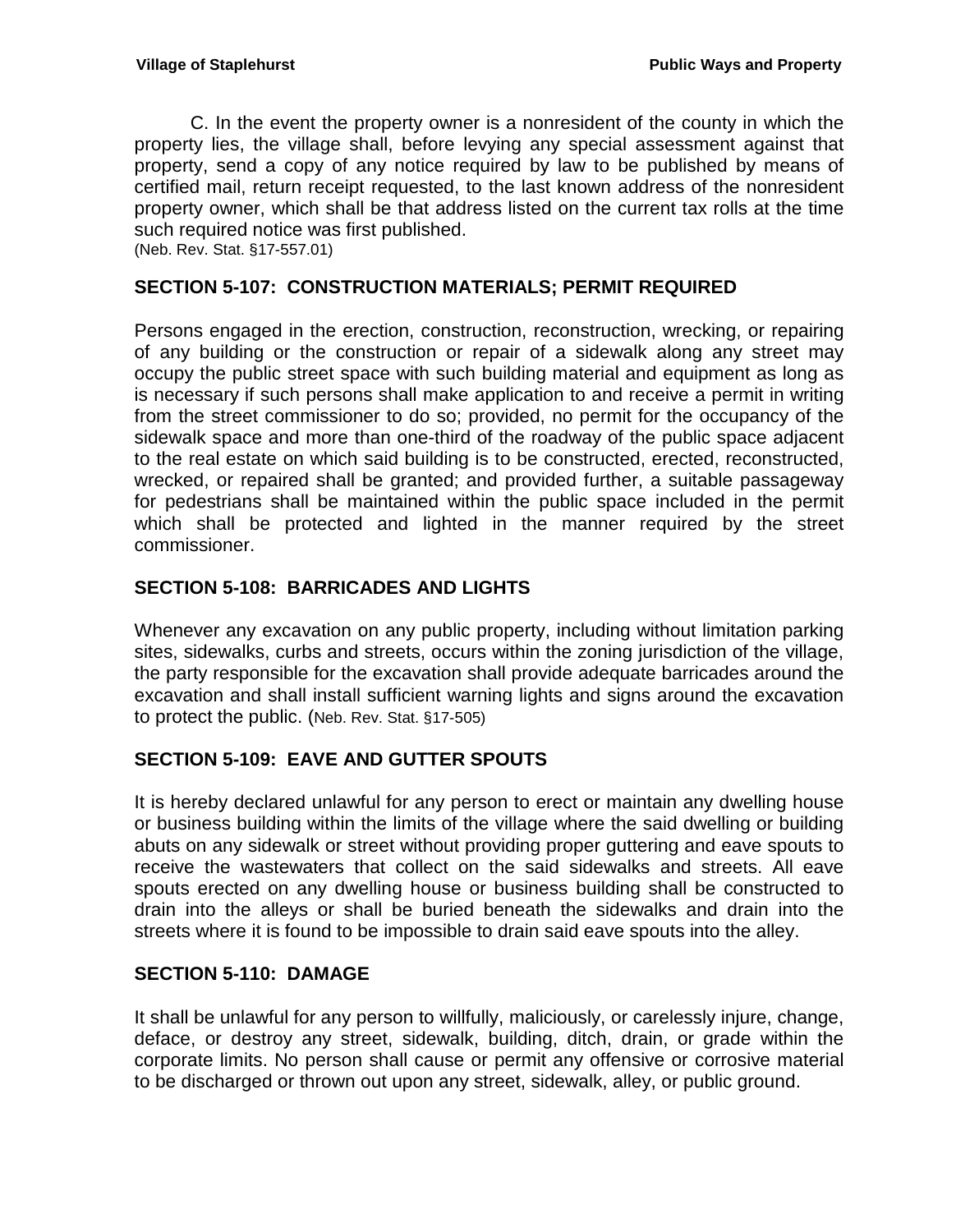#### <span id="page-5-0"></span>**SECTION 5-111: CUTTING CURB; PERMIT, DEPOSIT AND BOND REQUIRED**

A. It shall be unlawful for any person to cut into any paving, curb, or sidewalk for the purpose of constructing a driveway or any other purpose whatsoever without first having obtained a written permit from the Village Board therefor. It shall also be unlawful for any person to construct a driveway where no curb cutting is required without having first obtained a permit following the procedures set out herein. (See Article 4 for construction of driveways).

B. Upon approval by the Village Board, the applicant shall be required to build said driveway and complete said curb cut to the village's specifications, including size and type of materials. When the applicant is ready to close the opening made, he or she shall inform the street commissioner, who shall supervise and inspect the materials used and work done in closing the opening.

C. Before any permit is issued by the Village Board, the applicant for such permit shall deposit with the village treasurer a sum set by resolution of the board for all paving, curb or sidewalk to be cut. Such sum shall be set on a per-square-foot cost of construction basis. The deposit shall be retained by the village for the purpose of replacing the paving, curb, or sidewalk in the event the work is done by the village. In the event the village elects to require the applicant to replace the paving, curb, or sidewalk, the deposit shall be retained by the village until the work is completed to the satisfaction of the street commissioner or of the committee of the Village Board on streets and alleys.

D. In addition to making the deposit above set forth, the applicant shall, before any permit is issued, execute a bond to the village with a good and sufficient surety or sureties to be approved by the Village Board in a sum set by resolution. (Neb. Rev. Stat §17-567)

#### <span id="page-5-1"></span>**SECTION 5-112: HEAVY EQUIPMENT**

A. It shall hereafter be unlawful for any person or persons to move or operate heavy equipment across any curb, gutter, bridge, culvert, sidewalk, crosswalk or crossing on any unpaved street without first having protected such structure with heavy plank sufficient in strength to warrant against the breakage or damage of the same. Hereafter, it shall be unlawful to drive, move, operate or convey over or across any paved street a vehicle, machine or implement with sharp discs or sharp wheels that bear upon said pavement; with wheels having cutting edges; or with wheels having lugs, protruding parts or bolts thereon that extend beyond a plain tire so as to cut, mark, mar, indent or otherwise injure or damage any pavement, gutter or curb.

B. Where heavy vehicles, structures, and machines move along paved or unpaved streets, the Village Board is hereby authorized and empowered to choose the route over which such moving will be permitted and allowed.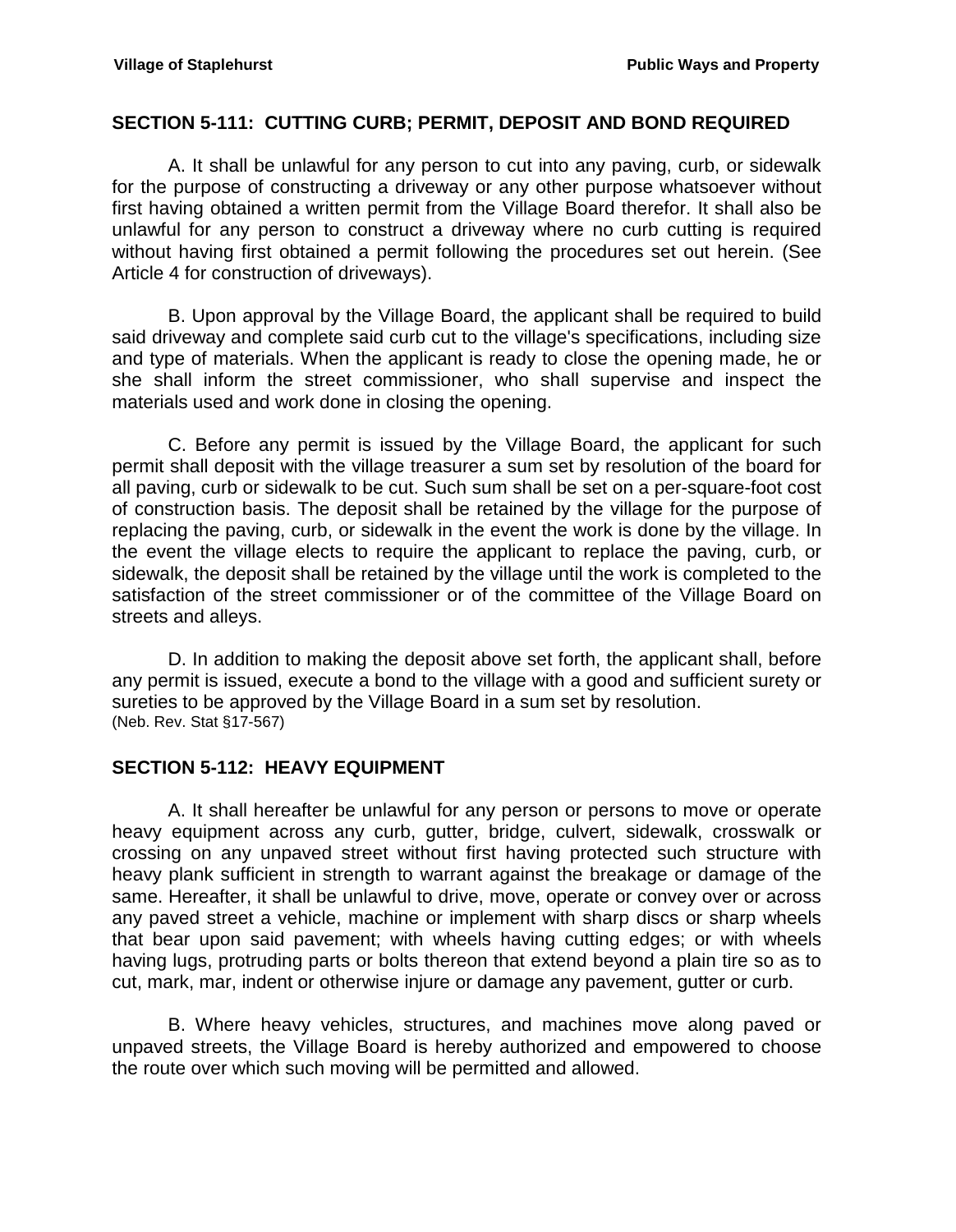C. It shall be permissible (1) for school buses and emergency vehicles to use metal or metal-type studs any time of the year; (2) to use farm machinery with tires having protuberances which will not damage the streets; and (3) to use tire chains of reasonable proportions upon any vehicle when required for safety because of snow, ice, or other conditions tending to cause a vehicle to slide or skid. (Neb. Rev. Stat. §60-6,250)

## <span id="page-6-0"></span>**SECTION 5-113: REAL PROPERTY; ACQUISITION; AUTHORIZATION**

When acquiring an interest in real property by purchase or eminent domain, the village shall do so only after the Village Board has authorized the acquisition by action taken in a public meeting after notice and public hearing. (Neb. Rev. Stat. §18-1755)

## <span id="page-6-1"></span>**SECTION 5-114: REAL PROPERTY; ACQUISITION; APPRAISAL**

The village shall not purchase, lease-purchase or acquire for consideration real property having an estimated value of \$100,000.00 or more unless an appraisal of such property has been performed by a certified real estate appraiser. (Neb. Rev. Stat. §13-403)

## <span id="page-6-2"></span>**SECTION 5-115: REAL PROPERTY; ACQUISITION; CONSTRUCTION; ELECTIONS, WHEN REQUIRED**

A. The village is authorized and empowered to purchase, accept by gift or devise, purchase real estate upon which to erect, and erect a building or buildings for an auditorium, fire station, village building, or community house for housing village enterprises and social and recreation purposes, and other public buildings and maintain, manage, and operate the same for the benefit of the inhabitants of the village.

B. Except as provided below, before any such purchase can be made or building erected, the question shall be submitted to the electors of the village at a general election or at an election duly called for that purpose, or as set forth in Neb. Rev. Stat. §17-954, and be adopted by a majority of the electors voting on such question.

C. If the funds to be used to finance the purchase or construction of a building pursuant to this section are available other than through a bond issue, then either:

> 1. Notice of the proposed purchase or construction shall be published in a newspaper of general circulation in the village and no election shall be required to approve the purchase or construction unless within 30 days after the publication of the notice a remonstrance against the purchase or construction is signed by electors of the village equal in number to 15% of the registered voters of the village voting at the last regular village election held therein and is filed with the Village Board. If the date for filing the remonstrance falls upon a Saturday, Sunday, or legal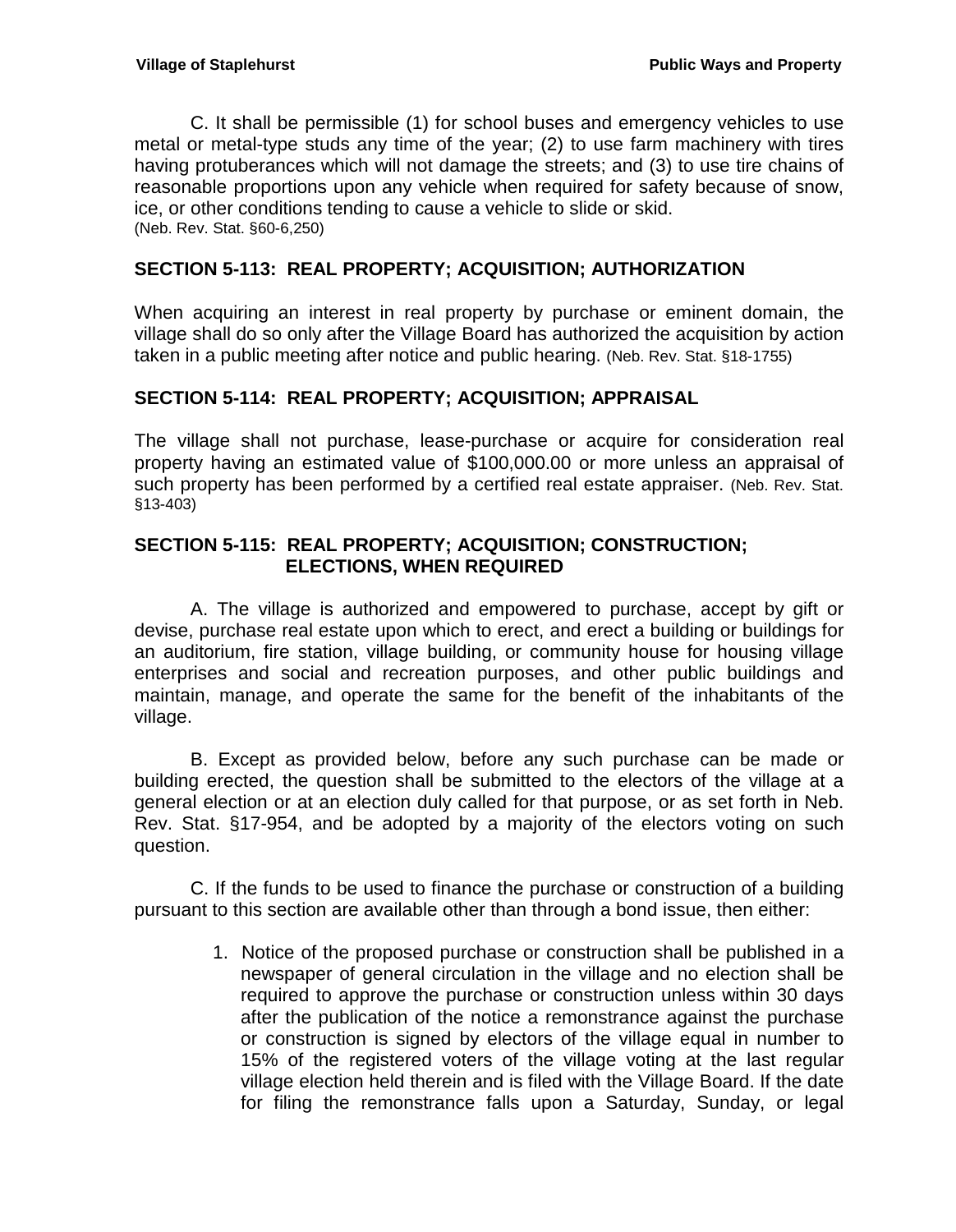holiday, the signatures shall be considered timely if filed or postmarked on or before the next business day. If a remonstrance with the necessary number of qualified signatures is timely filed, the question shall be submitted to the voters of the village at a general village election or a special election duly called for that purpose. If the purchase or construction is not approved, the property involved shall not then nor within one year following the election be purchased or constructed; or

2. The Village Board may proceed without providing the notice and right of remonstrance required in subdivision (1) of this subsection if the property can be purchased below the fair market value as determined by an appraisal, there is a willing seller, and the purchase price is less than \$25,000.00. The purchase shall be approved by the board after notice and public hearing as provided in section Neb. Rev. Stat §16-1755.

(Neb. Rev. Stat §17-953, 17-953.01)

#### <span id="page-7-0"></span>**SECTION 5-116: REAL PROPERTY; SALE AND CONVEYANCE**

A. Except as provided this section, the power of the village to convey any real property owned by it, including land used for park purposes and public squares, except real property used in the operation of public utilities, shall be exercised by resolution, directing the sale at public auction or by sealed bid of such real property and the manner and terms thereof, except that such real property shall not be sold at public auction or by sealed bid when:

- 1. Such property is being sold in compliance with the requirements of federal or state grants or programs;
- 2. Such property is being conveyed to another public agency; or
- 3. Such property consists of streets and alleys.

B. The Village Board may establish a minimum price for such real and personal property at which bidding shall begin or shall serve as a minimum for a sealed bid.

C. After the passage of the resolution directing the sale, notice of all proposed sales of real property described above and the terms thereof shall be published once each week for three consecutive weeks in a legal newspaper published in or of general circulation in the village.

D. If within 30 days after the third publication of the notice a remonstrance against such sale is signed by registered voters of the village equal in number to 30% of the registered voters of the village voting at the last regular municipal election held therein and is filed with the Village Board, such property shall not then nor within one year thereafter be sold. If the date for filing the remonstrance falls upon a Saturday, Sunday, or legal holiday, the signatures shall be collected within the 30-day period, but the filing shall be considered timely if filed or postmarked on or before the next business day.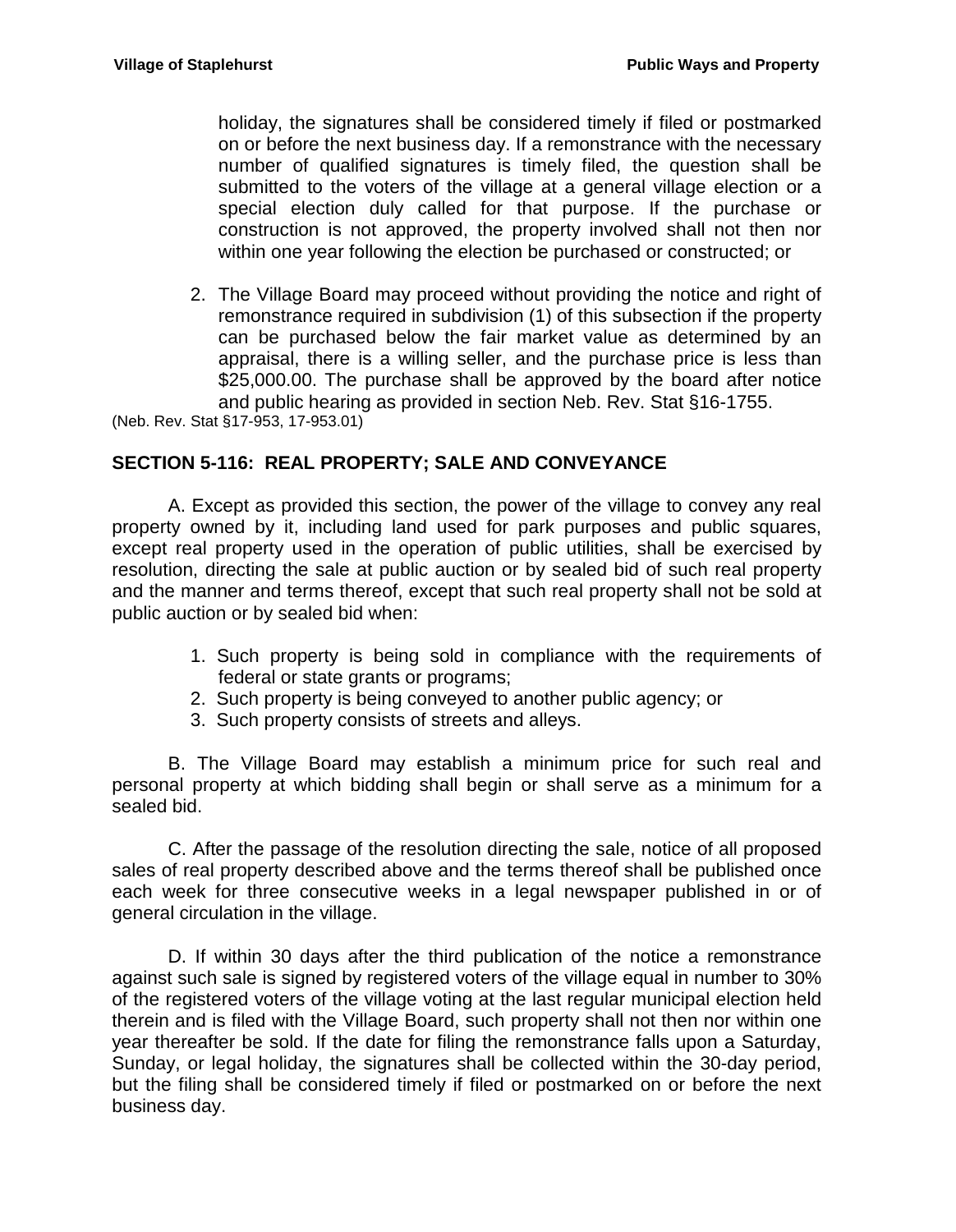E. Upon the receipt of the remonstrance, the Village Board, with the aid and assistance of the election commissioner, shall determine the validity and sufficiency of signatures on the remonstrance. The board shall deliver the remonstrance to the election commissioner by hand carrier, by use of law enforcement officials, or by certified mail, return receipt requested. Upon receipt of the remonstrance, the election commissioner shall issue to the Village Board a written receipt that the remonstrance is in his or her custody. The election commissioner shall compare the signature of each person signing the remonstrance with the voter registration records to determine if each signer was a registered voter on or before the date on which the remonstrance was filed with the Village Board. The election commissioner shall also compare the signer's printed name, street and number or voting precinct, and municipal or post office address with the voter registration records to determine whether the signer was a registered voter. The signature and address shall be presumed to be valid only if the election commissioner determines that the printed name, street and number or voting precinct, and municipal or post office address matches the registration records and that the registration was received on or before the date on which the remonstrance was filed with the Village Board. The determinations of the election commissioner may be rebutted by any credible evidence which the board finds sufficient. The express purpose of the comparison of names and addresses with the voter registration records, in addition to helping to determine the validity of the remonstrance, the sufficiency of the remonstrance, and the qualifications of the signer, shall be to prevent fraud, deception, and misrepresentation in the remonstrance process.

F. Upon completion of the comparison of names and addresses with the voter registration records, the election commissioner shall prepare in writing a certification under seal setting forth the name and address of each signer found not to be a registered voter and the signature page number and line number where the name is found, and if the reason for the invalidity of the signature or address is other than the non-registration of the signer, the election commissioner shall set forth the reason for the invalidity of the signature. If the election commissioner determines that a signer has affixed his or her signature more than once to the remonstrance and that only one person is registered by that name, the election commissioner shall prepare in writing a certification under seal setting forth the name of the duplicate signature and shall count only the earliest dated signature.

G. The election commissioner shall certify to the Village Board the number of valid signatures necessary to constitute a valid remonstrance. He or she shall deliver the remonstrance and the certifications to the board within 40 days after the receipt of the remonstrance from the board. The delivery shall be by hand carrier, by use of law enforcement officials, or by certified mail, return receipt requested. Not more than 20 signatures on one signature page shall be counted. The Village Board shall, within 30 days after the receipt of the remonstrance and certifications from the election commissioner, hold a public hearing to review the remonstrance and certifications and receive testimony regarding them. The board shall, following the hearing, vote on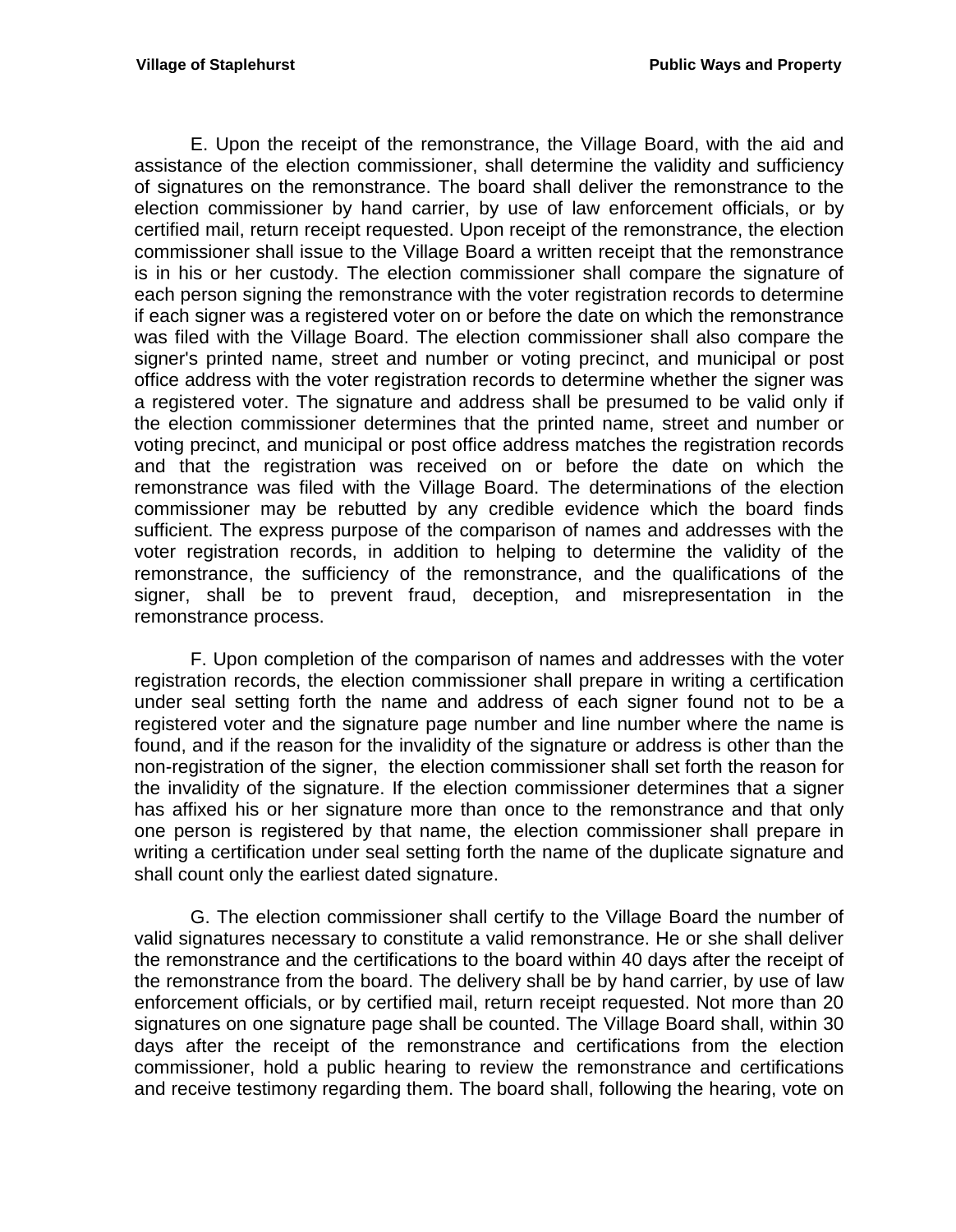whether or not the remonstrance is valid and shall uphold the remonstrance if sufficient valid signatures have been received.

H. Real estate now owned or hereafter owned by the village may be conveyed without consideration to the State of Nebraska for state armory sites or, if acquired for state armory sites, such property shall be conveyed strictly in accordance with the conditions of Neb. Rev. Stat. §16-1001 to 16-1006.

I. Following passage of the resolution directing a sale, publishing of the notice of the proposed sale, and passing of the 30-day right of remonstrance period, the property shall then be sold. Such sale shall be confirmed by passage of an ordinance stating the name of the purchaser and terms of the sale. The village clerk shall, upon passage of such ordinance, certify the name of the purchaser to the register of deeds of the county in which the property is located.

J. Subsections (A) to (I) of this section shall not apply to the sale of real and personal property if the authorizing resolution directs the sale of an item or items of real and personal property having a total fair market value of less than \$5,000.00. Following passage of the resolution directing the sale of the property, notice of the sale shall be posted in three prominent places within the village for a period of not less than seven days prior to the sale of the property. The notice shall give a general description of the property offered for sale and state the terms and conditions of sale. Confirmation of the sale by passage of an ordinance may be required. (Neb. Rev. Stat. §17-503, 17-503.01)

## <span id="page-9-0"></span>**SECTION 5-117: PERSONAL PROPERTY; SALE AND CONVEYANCE**

In order to sell personal property owned by the village, the Village Board shall adopt a resolution directing the sale and the manner and terms of the sale. Following passage of the resolution directing the sale of the property, notice of the sale shall be posted in three prominent places within the village for a period of not less than seven days prior to the sale of the property. If the fair market value of the property is greater than \$5,000.00, notice of the sale shall also be published once in a legal newspaper in or of general circulation in such village at least seven days prior to the sale of the property. The notice shall give a general description of the property offered for sale and state the terms and conditions of sale. When such personal property is being sold in compliance with the requirements of federal or state grants or programs or conveyed to another public agency, the notice procedure set forth above may be dispensed with. (Neb. Rev. Stat. 17-503.02)

## <span id="page-9-1"></span>**SECTION 5-118: SPECIAL IMPROVEMENT DISTRICT; ASSESSMENT AND CREATION PROCEDURE**

The Village Board may by ordinance create a special improvement district for the purpose of replacing, reconstructing, or repairing an existing water line, sewer line, or any other such improvement. Except as provided in Neb. Rev. Stat §19-2428 to 19- 2431, the board shall have power to assess, to the extent of such benefits, the costs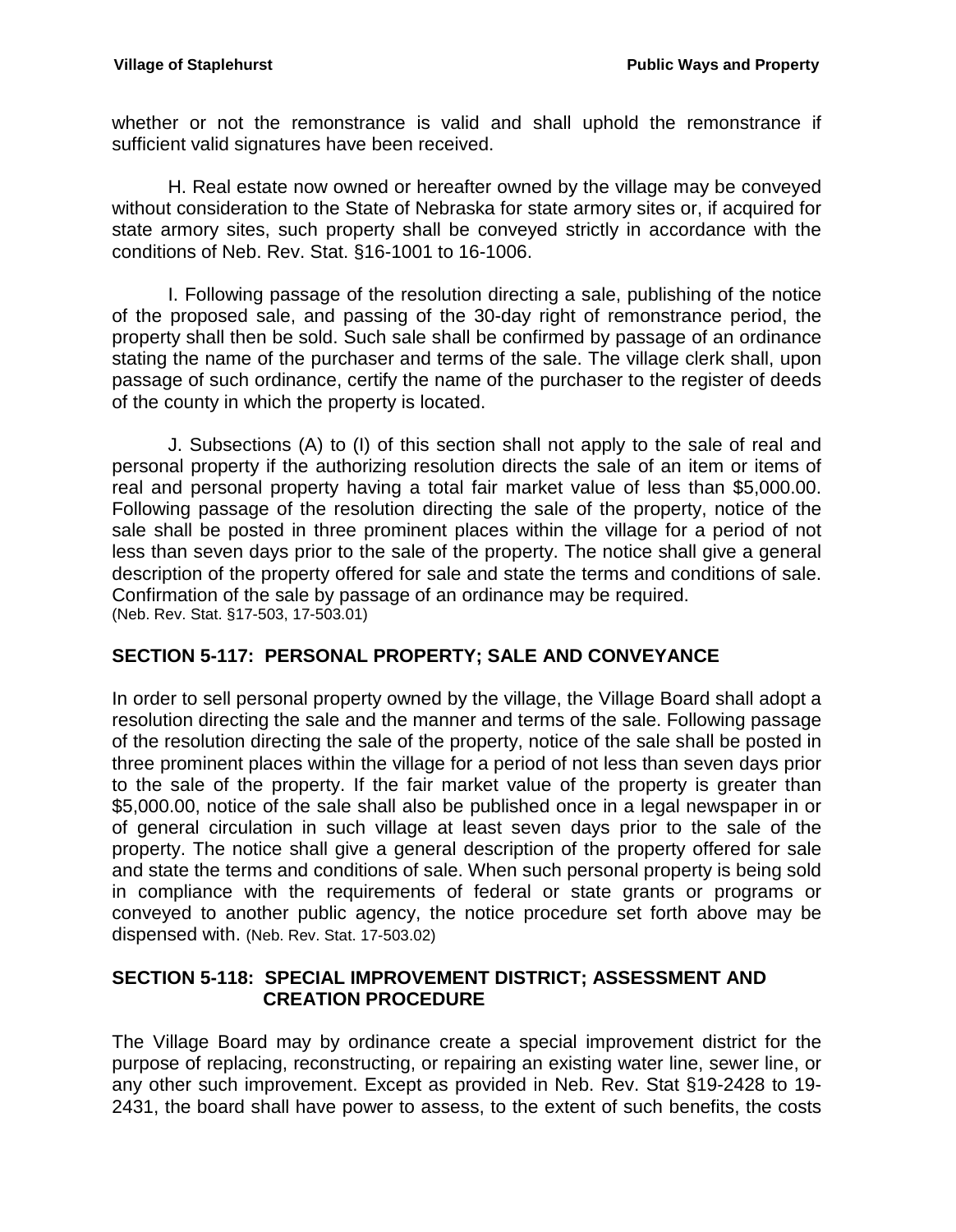of such improvements upon the properties found especially benefited thereby, whether or not such properties were previously assessed for the same general purpose. In creating such special improvement district, the Village Board shall follow procedures applicable to the creation and assessment of the same type of improvement district as otherwise provided by law. (Neb. Rev. Stat §18-1751)

## <span id="page-10-0"></span>**SECTION 5-119: SPECIAL ASSESSMENTS; LAND ADJACENT; DEFERRAL**

A. Whenever the Village Board creates an improvement district which includes land adjacent to the village that is within an agricultural use zone and is used exclusively for agricultural use, the owners of record title of such adjacent land may apply for a deferral from special assessments. For purposes of this section, the terms "agricultural use" and "agricultural use zone" shall have the meaning specified in Neb. Rev. Stat. §77-1343.

B. Any owner of record title eligible for the deferral granted by this section shall, to secure such assessment, make application to the Village Board within 90 days after creation of an improvement district. Any owner of record title who makes application for the deferral provided by this section shall notify the register of deeds of such application in writing prior to approval by the Village Board. The board shall approve the application of any owner of record title upon determination that the property is within an agricultural use zone and is used exclusively for agricultural use and the owner has met the requirements of this section.

C. The deferral provided for in this section shall be terminated upon any of the following events:

- 1. Notification by the owner of record title to the Village Board to remove such deferral;
- 2. Sale or transfer to a new owner who does not make a new application within 60 days of the sale or transfer, except as provided in subdivision (3) of this section.
- 3. Transfer by reason of death of a former owner to a new owner who does not make application within 125 days of the transfer;
- 4. The land is no longer being used as agricultural land; or
- 5. Change of zoning to other than an agricultural zone.

D. Whenever property which has received a deferral pursuant to this section becomes disqualified for such deferral, the owner of record title of such property shall pay to the village an amount equal to the total amount of special assessments which would have been assessed against such property, to the extent of special benefits, had such deferral not been granted. Interest upon the special assessments not paid each year at the rate of 6% from the dates at which such assessments would have been payable if no deferral had been granted.

E. In cases where the deferral provided by this section is terminated as a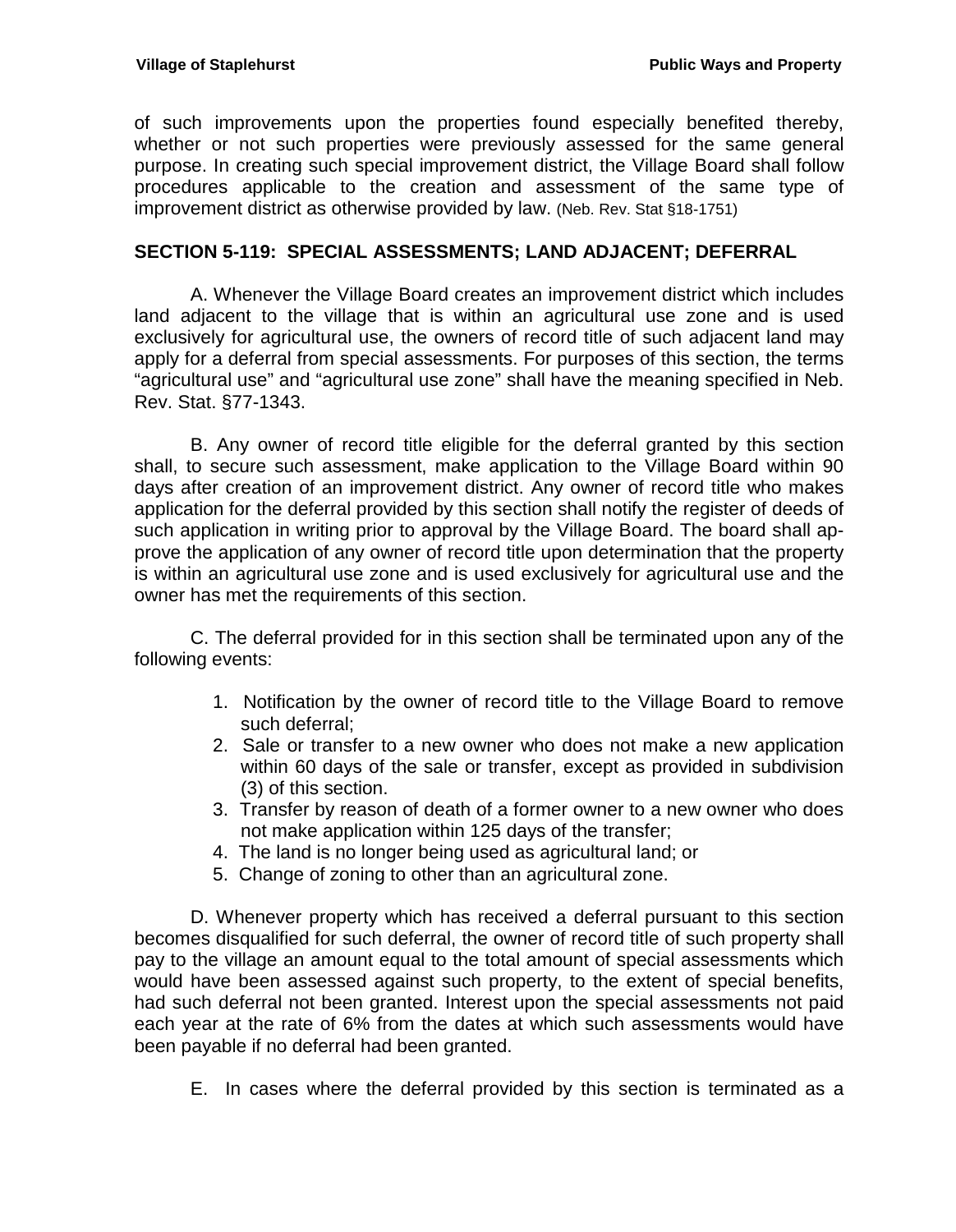result of a sale or transfer described in subdivision (D)(2) or (3), the lien for assessments and interest shall attach as of the day preceding such sale or transfer. (Neb. Rev. Stat §19-2428 thru 19-2431)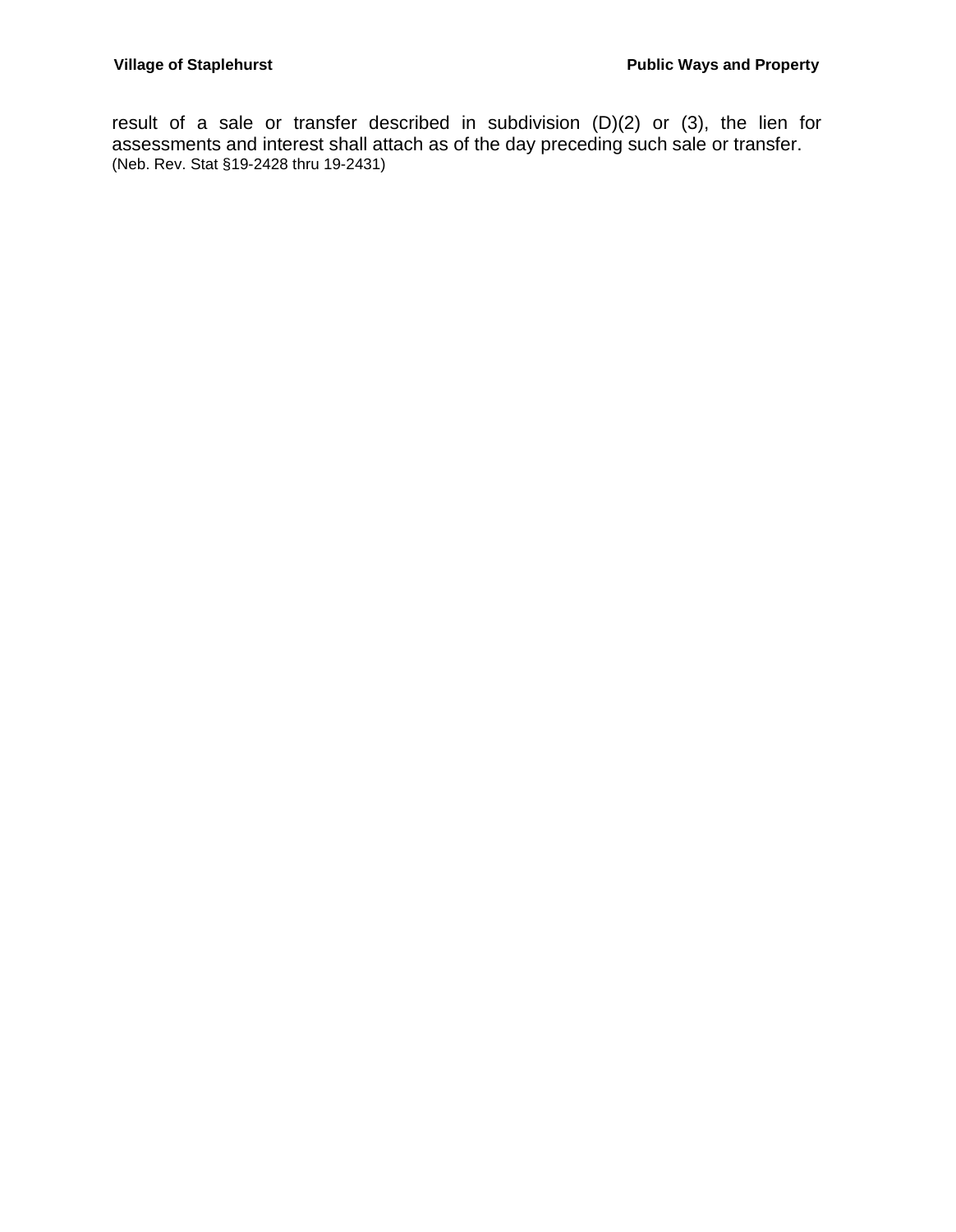## **Article 2 – Streets**

### <span id="page-12-1"></span><span id="page-12-0"></span>**SECTION 5-201: NAMES AND NUMBERS**

The Village Board may at any time by ordinance rename any street or provide a name for any new street. Buildings used for residence or business purposes and located along such streets shall retain such numbers as the board may require. It shall be the duty of the street commissioner, upon the erection of any new building, to assign the proper numbers to said building and give notice to the owner(s) and occupant(s) of the same.

## <span id="page-12-2"></span>**SECTION 5-202: WIDENING OR OPENING**

The Village Board shall have the power to open or widen any street, alley, or lane within the limits of the village; to create, open, and improve any new street, alley, or lane; provided, all damages sustained shall be ascertained in such manner as shall be provided by ordinance. (Neb. Rev. Stat §17-558, 17-559, 76-704 thru 76-724)

## <span id="page-12-3"></span>**SECTION 5-203: CROSSINGS**

The Village Board may order and cause street, avenue and alley crossings to be constructed under the supervision of the street commissioner and the same shall be constructed of such materials as the board shall deem necessary. When a petition for the construction of any such crossing is filed by an interested resident in the office of the village clerk, he or she shall refer such application to the street commissioner, who shall investigate and recommend to the board allowance or rejection as final action by the board on such application.

## <span id="page-12-4"></span>**SECTION 5-204: EXCAVATION**

It shall be unlawful for any person to make an excavation in any street for any purpose whatsoever unless a written permit is issued by the street commissioner, authorizing such excavations. (Neb. Rev. Stat. §17-567)

#### <span id="page-12-5"></span>**SECTION 5-205: DRIVING STAKES**

It shall be unlawful for any person to drive any peg or stake of any kind into the pavement in any street or alley without authorization from the street commissioner. (Neb. Rev. Stat. §17-567)

#### <span id="page-12-6"></span>**SECTION 5-206: MIXING CONCRETE**

It shall be unlawful for any person to mix any concrete or plastering material directly on the street pavement for any reason whatsoever. (Neb. Rev. Stat. §17-567)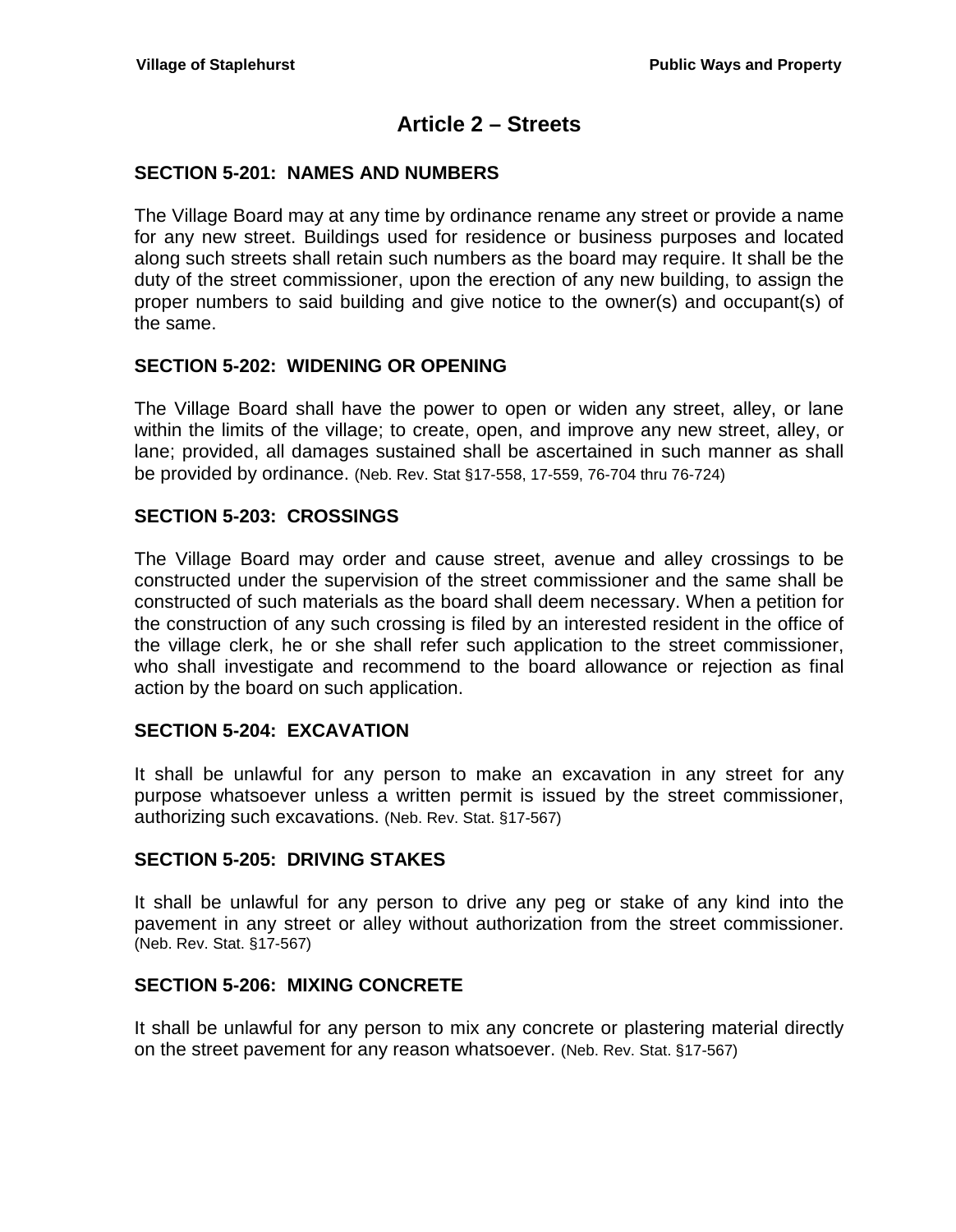## <span id="page-13-0"></span>**SECTION 5-207: HARMFUL LIQUIDS**

It shall be unlawful for any person to place or permit to leak in the gutter of any street any waste gasoline, kerosene, or high lubricating oils, which damage or act as a solvent upon said streets. (Neb. Rev. Stat. §17-567)

#### <span id="page-13-1"></span>**SECTION 5-208: UTILITY POLES, WIRES, MAINS**

A. Poles, wires, gas mains, pipe lines and other appurtenances of public service companies shall be located or erected over, upon or under the streets, alleys and common grounds after a proper written application shall have been made to the village clerk and permission in writing shall have been given by the Village Board. When requested by the board, public service companies heretofore or hereafter granted right of way for the erection and maintenance of appurtenances for the purpose of transacting their business upon, under or over the streets, alleys and public grounds shall at all times erect, locate or relocate their said appurtenances to such places and in such manner as shall be designated by said board.

B. Such poles, wires, gas mains, pipe lines and other appurtenances shall be removed or relocated by said companies at their own expense when requested to do so by the Village Board. Whenever it becomes necessary for the board to request such relocation for public safety and convenience, it shall order said relocation by resolution and the village clerk shall notify any company or companies affected. Said companies shall, within 24 hours after receiving notice, at their own expense, cause the said appurtenances to be removed or relocated. The Village Board shall designate another location where said appurtenances may be reset or placed. All appurtenances shall be reset, placed or erected in such manner that they will not interfere with the water system, sewer system or poles, wires or mains of any public utility located on the same street or alley or with travel or buildings constructed or hereafter to be constructed. Whenever possible, all said appurtenances shall be confined to the alleys of the village.

#### <span id="page-13-2"></span>**SECTION 5-209: DRIVEWAY APPROACHES**

The street commissioner may require the owner of property served by a driveway approach constructed or maintained upon the street right of way to repair or replace any such driveway approach which is cracked, broken, or otherwise deteriorated to the extent that it is causing or is likely to cause damage to or interfere with any street structure including pavement or sidewalks. The village clerk shall give the property owner notice by registered letter or certified mail, directed to the last known address of such owner or the agent of such owner, directing the repair or replacement of such driveway approach. If within 30 days of mailing such notice the property owner fails or neglects to cause such repairs or replacements to be made, the street commissioner may cause such work to be done and assess the cost upon the property served by such approach. (Neb. Rev. Stat. §16-1748)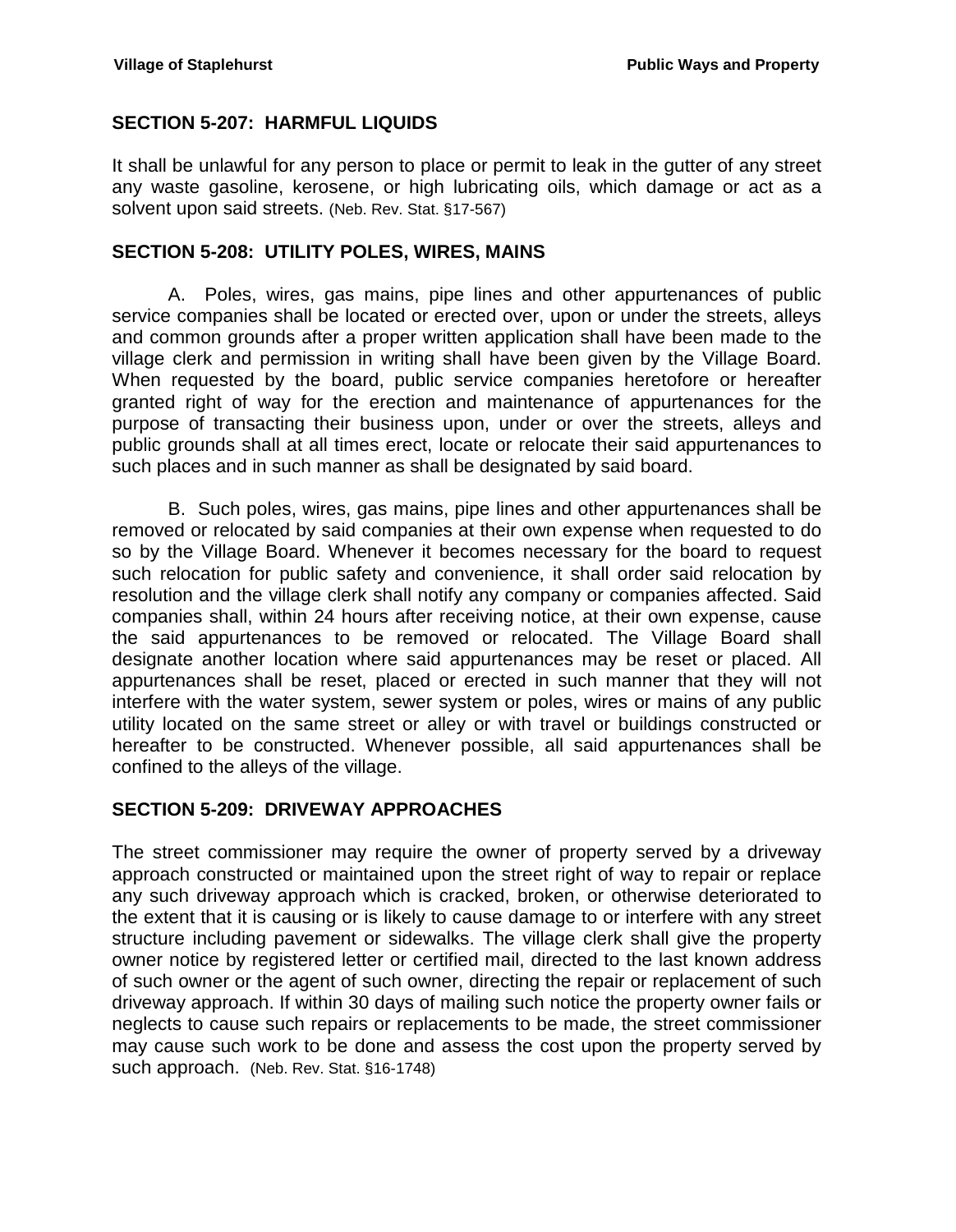## <span id="page-14-0"></span>**SECTION 5-210: POWER TO IMPROVE**

The Village Board may grade, partially or to an established grade, change grade, curb, recurb, gutter, regutter, pave, gravel, regravel, macadamize, remacadamize, widen or narrow streets or roadways, resurface or relay existing pavement, or otherwise improve any streets, alleys, public grounds, public ways, entirely or partially, and streets which divide the village corporate area and the area adjoining the village; construct or reconstruct pedestrian walks, plazas, malls, landscaping, outdoor sprinkler systems, fountains, decorative water ponds, lighting systems, and permanent facilities; and construct sidewalks and improve the sidewalk space. These projects may be funded at public cost or by the levy of special assessments on the property especially benefited in proportion to such benefits, except as provided in Neb. Rev. Stat. §19-2428 to 19-2431. (Neb. Rev. Stat. §17-509)

#### <span id="page-14-1"></span>**SECTION 5-211: IMPROVEMENT DISTRICTS; SPECIAL ASSESSMENTS**

The Village Board may by ordinance create paving, repaving, grading, curbing, recurbing, resurfacing, graveling, or improvement districts, to be consecutively numbered, which may include two or more connecting or intersecting streets, alleys, or public ways, and may include two or more of the improvements in one proceeding. All of the improvements which are to be funded by a levy of special assessment on the property especially benefited shall be ordered as provided in Sections 5-213 to 5- 215, unless the board improves a street which divides the village corporate area and the area adjoining the village as provided in Section 5-212. (Neb. Rev. Stat. §17-509)

#### <span id="page-14-2"></span>**SECTION 5-212: IMPROVEMENT OF STREETS ON CORPORATE LIMITS**

Whenever the Village Board improves any street which divides the village corporate area and the area adjoining the village, the board shall determine the sufficiency of petition as set forth in Section 5-213 by the owners of the record title representing more than 60% of the front footage of the property directly abutting upon the street to be improved, rather than 60% of the resident owners. Whenever the board shall deem it necessary to make any of the improvements allowed by statute on a street which divides the village corporate area and the area adjoining the village, the Village Board shall by ordinance create the improvement district pursuant to Section 5-214 and the right of remonstrance shall be limited to owners of record title, rather than resident owners. (Neb. Rev. Stat. §17-509)

#### <span id="page-14-3"></span>**SECTION 5-213: PETITION FOR IMPROVEMENTS**

Whenever a petition signed by the owners of record title representing more than 60% per cent of the front footage of the property directly abutting upon the street, streets, alley, alleys, public way, or the public grounds proposed to be improved shall be presented and filed with the village clerk, petitioning therefor, the Village Board shall by ordinance create a paving, graveling, or other improvement district or districts and shall cause such work to be done or such improvement to be made. The board shall contract therefor and shall levy assessments on the lots and parcels of land abutting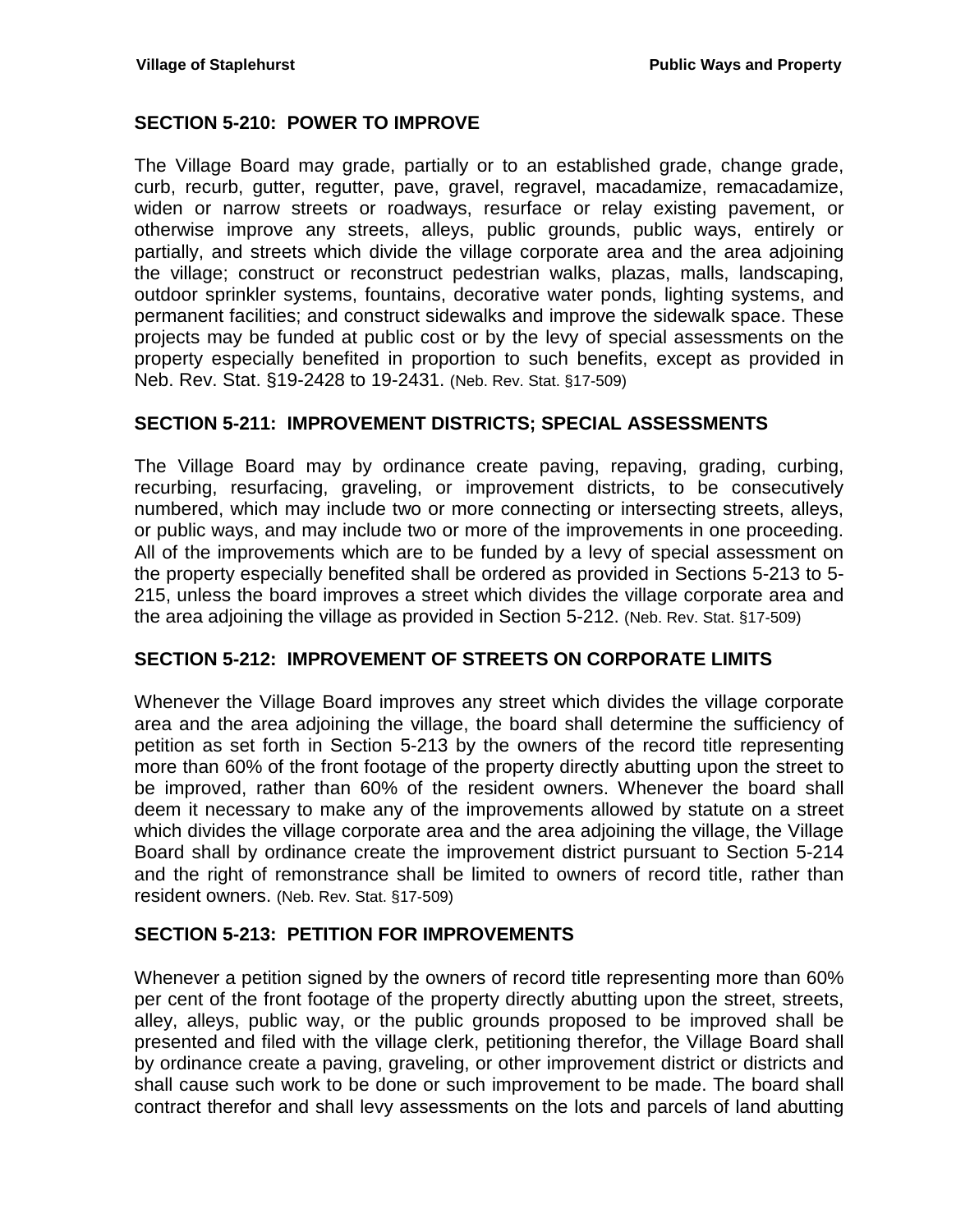on or adjacent to such street, streets, alley, or alleys, especially benefited thereby in such district in proportion to such benefits, except as provided in Neb. Rev. Stat. §19- 2428 to 19-2431, to pay the cost of such improvement. The board shall have the discretion to deny the formation of the proposed district when the area has not previously been improved with a water system, sewer system, and grading of streets. If the board should deny a requested improvement district formation, it shall state the grounds for such denial in a written letter to interested parties. (Neb. Rev. Stat §17-510)

## <span id="page-15-0"></span>**SECTION 5-214: IMPROVEMENT DISTRICTS; OBJECTIONS**

A. Whenever the Village Board deems it necessary to make any improvements allowed by statute which are to be funded by a levy of special assessment on the property especially benefited, the board shall by ordinance create a paving, graveling, or other improvement district and, after the passage, approval, and publication or posting of such ordinance, shall publish notice of the creation of any such district for six days in a legal newspaper of the village, if a daily newspaper, or for two consecutive weeks if a weekly newspaper. If no legal newspaper is published In the village, the publication shall be in a legal newspaper of general circulation in the village.

B. If the owners of the record title representing more than 50% of the front footage of the property directly abutting on the street or alley to be improved file with the village clerk within 20 days after the first publication of such notice written objections to the creation of such district, such improvement shall not be made as provided In such ordinance but the ordinance shall be repealed. If objections are not filed against the district in the time and manner prescribed in this section, the Village Board shall immediately cause such work to be done or such improvement to be made, shall contract for the work or improvement, and shall levy assessments on the lots and parcels of land abutting on or adjacent to such street or alley especially benefited in such district in proportion to such benefits to pay the cost of such improvement.

(Neb. Rev. Stat. §17-511)

## <span id="page-15-1"></span>**SECTION 5-215: IMPROVEMENT OF MAIN THOROUGHFARES**

The Board of Trustees shall have power by a three-fourths vote to enact an ordinance creating a paving, graveling or other improvement district and to order such work to be done without petition upon any federal or state highways in the village or upon a street or route designated by the board as a main thoroughfare, connecting to either a federal or state highway or a county road. The board shall contract therefor and shall levy assessments on the lots and parcels of land abutting on or adjacent to such street, alley or alleys especially benefited thereby in such district in proportion to such benefits to pay the cost of such improvement. (Neb. Rev. Stat. §17-512)

#### <span id="page-15-2"></span>**SECTION 5-216: CONSTRUCTION ASSESSMENT**

A. To defray the costs and expenses of street improvements as may be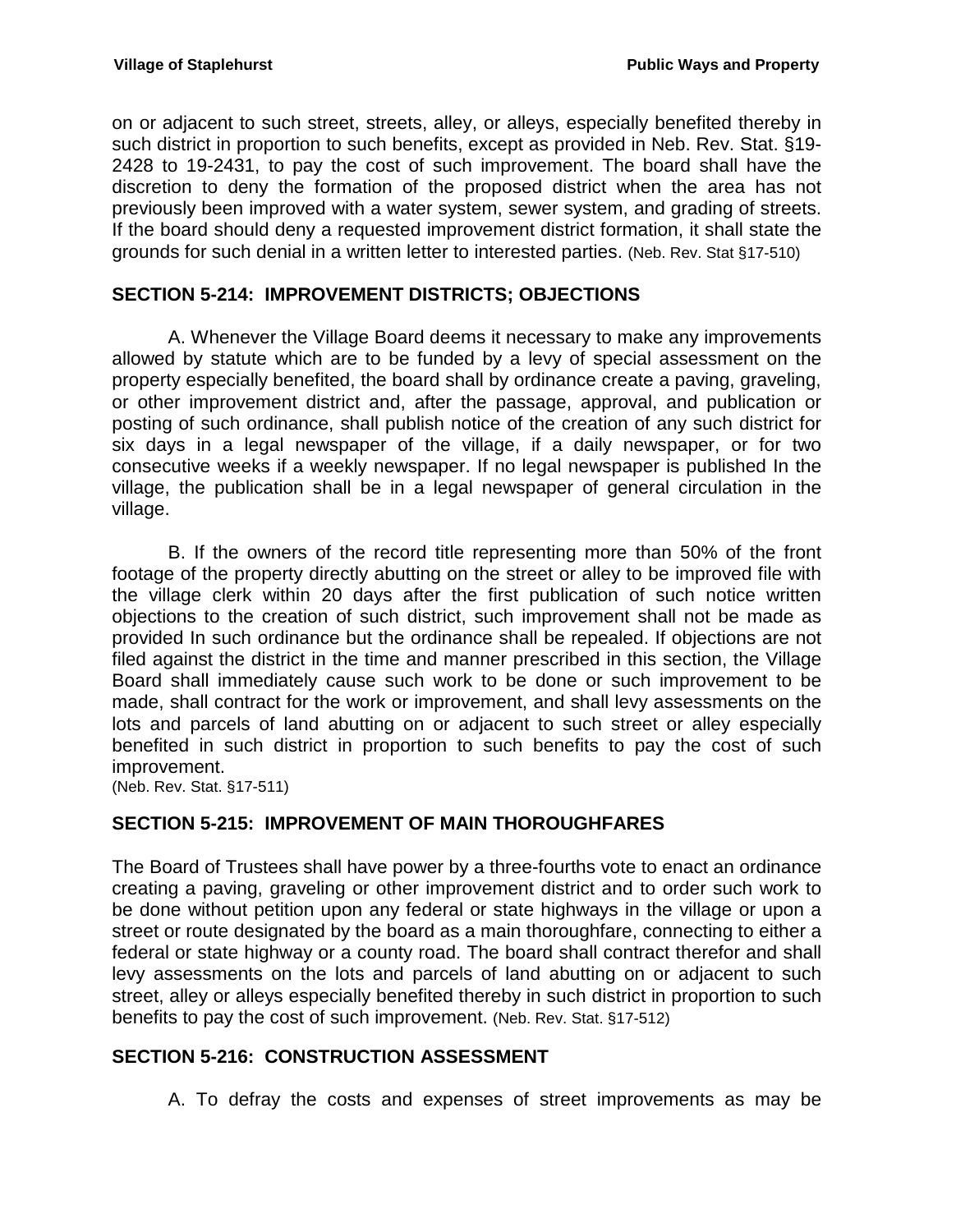authorized by law, the Village Board shall have power and authority to levy and collect special taxes and assessments upon the lots and pieces of ground adjacent to, abutting upon, or especially benefiting from the street, avenue, alley, or sidewalk in whole or in part opened, widened, curbed, curbed and guttered, graded, paved, repaired, graveled, macadamized, parked, extended, constructed, or otherwise improved or repaired. The Village Board sitting as the Board of Equalization shall review all such improvements in accordance with the procedure provided by law.

B. All special assessments shall be made by the Village Board at a regular or special meeting by resolution, taking into account the benefits derived or injuries sustained in consequence of such improvements and the amount charged against same. The vote shall be recorded in the minutes. Notice of the time of holding such meeting and the purpose for which it is to be held shall be published in a legal newspaper published or of general circulation in the village at least four weeks before the same shall be held. In lieu of such aforementioned notice, personal service may be had upon the persons owning or occupying the property to be assessed.

C. Every such assessment shall be known as a "special assessment for improvements" and with the cost of notice shall be levied and collected as a special tax in addition to the taxes for general revenue purposes, subject to the same penalties and collected in like manner as other village taxes. Such assessment shall be certified to the county clerk by the village clerk forthwith after the date of levy for collection by the county treasurer unless otherwise specified. After it shall have become delinquent, said assessment shall draw interest at the legal interest rate per annum.

D. In the event the property owner is a nonresident of the county in which the property lies, the village shall, before levying any special assessment against that property, send a copy of any notice required by law to be published by means of certified mail, return receipt requested, to the last known address of the nonresident property owner, which shall be that address listed on the current tax rolls at the time such required notice was first published.

(Neb. Rev. Stat. §17-511, 17-524, 19-2428 through 19-2431, 45-104.01)

## <span id="page-16-0"></span>**SECTION 5-217: VACATING PUBLIC WAYS; PROCEDURE**

Whenever the Village Board decides that it would be in the best interests of the village to vacate a street, avenue, alley, lane, or similar public way, the board shall comply with the following procedure:

A. *Notice*. Notice shall be given to all abutting property owners either by first class mail to their last known address or, if there is no known address, then by publishing the notice in a newspaper that is of general circulation in the village. The content of the notice shall advise the abutting property owners that the Village Board will consider vacating such street, avenue, alley, lane, or similar public way at its next regular meeting or, if a special meeting is scheduled for such discussion, then the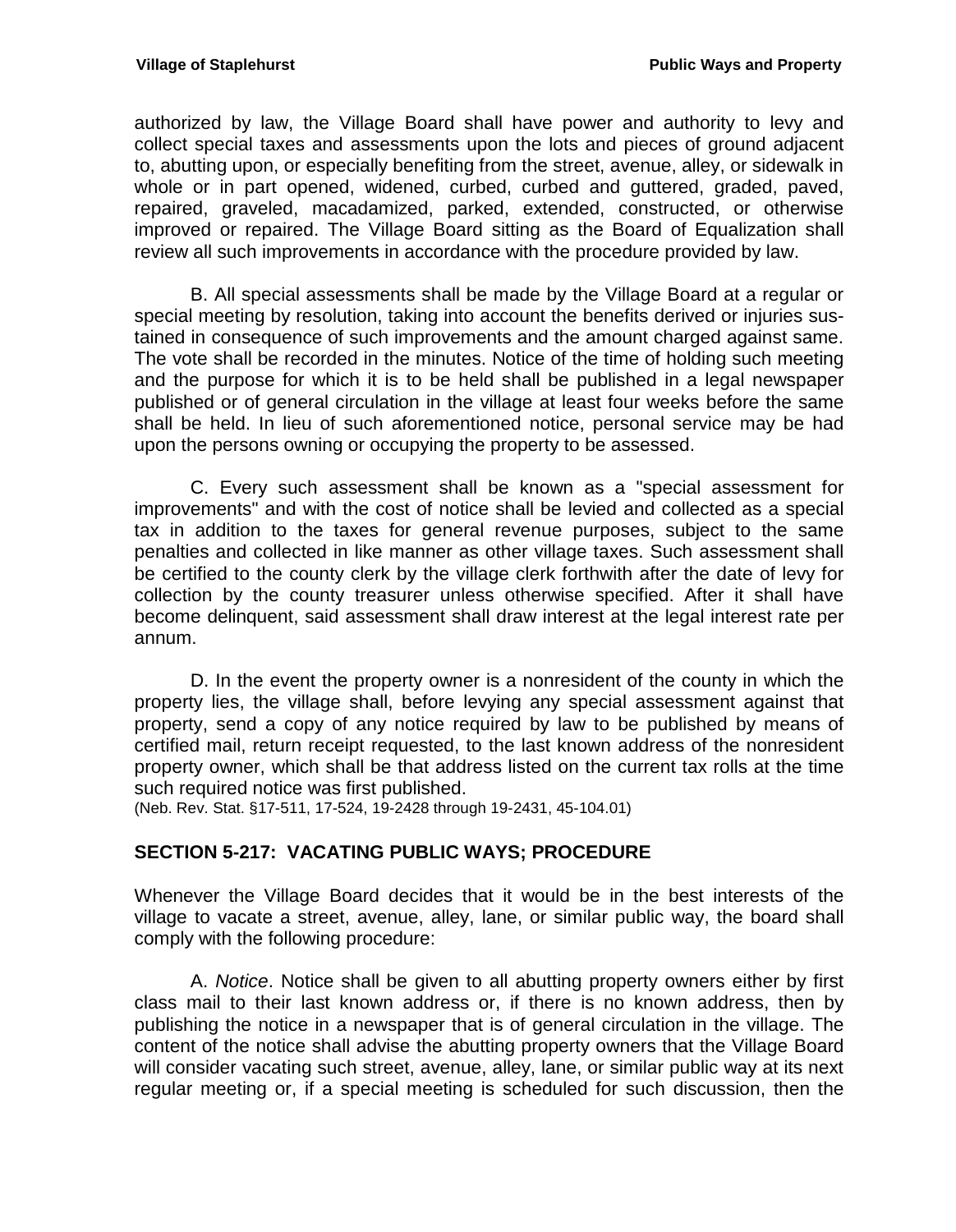date, time, and place of such meeting.

B. *Consent/Waiver.* The Village Board may have all the abutting property owners sign a form stating that they consent to the action being taken by the board and waive their right of access. The signing of such form shall have no effect on claims for special damages by the abutting property owners but shall create the presumption that the board's action was proper. If the abutting property owners do not sign the consent/waiver form, the Village Board may still proceed with vacating the street, avenue, alley, lane, or similar public way under the authority granted by Neb. Rev. Stat. §17-558 and 17-559.

C. *Ordinance.* The Village Board shall pass an ordinance that includes essentially the following provisions:

- 1. A declaration that the action is expedient for the public good or in the best interests of the village.
- 2. A statement that the village will have an easement for maintaining all utilities.
- 3. A method or procedure for ascertaining special damages to abutting property owners.

D. The clerk shall file a copy of the ordinance with the county register of deeds to ensure that abutting property owners can gain title to their share of the vacated street, avenue, alley, lane, or similar public way, and so that such land will be drawn to the attention of the county assessor. (Neb. Rev. Stat §17-558, 17-559)

## <span id="page-17-0"></span>**SECTION 5-218: VACATING PUBLIC WAYS; DEFINITIONS; ASCERTAINING DAMAGES**

A. In reference to vacating of public ways, "special damages" shall mean only those losses, damages or injuries which a property owner suffers that are peculiar, special or unique to his or her property and which result from the vacating of such street, avenue, alley, lane or similar public way by the Village Board.

B. "Special damages" shall not mean those losses, damages or injuries suffered by a property owner that are in common with the rest of the village or public at large, even though those losses, damages or injuries suffered by the property owner are greater in degree that the rest of the village or public at large.

C. The chairman, with approval of the Village Board, shall appoint three, five or seven disinterested residents of the village to a special commission to ascertain the amount of special damages that the abutting property owners are entitled to receive and which resulted from the vacating of such street, avenue, alley, lane or similar public way. Only special damages, as herein defined, shall be awarded to the abutting property owners.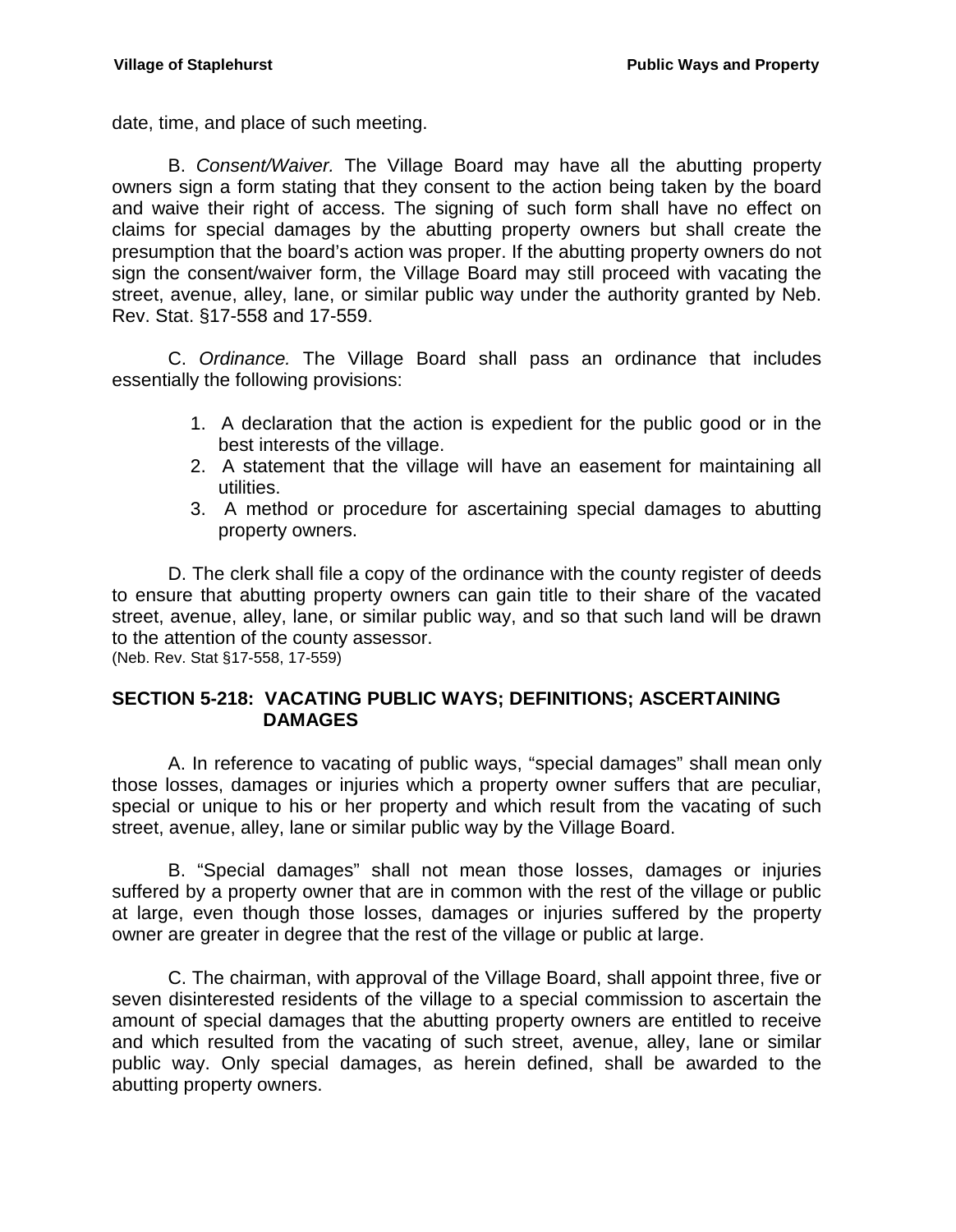D. In determining the amount of compensation to award the abutting property owners as special damages, the aforementioned commission shall use the following rule:

*The abutting property owner is entitled to recover as compensation the difference between the value of such property immediately before and immediately after the vacating of such street, avenue, alley, lane or similar public way. However, if no difference in value exists, the abutting property owner is entitled to no compensation.* 

(Neb. Rev. Stat. §17-558, 17-559)

## <span id="page-18-0"></span>**SECTION 5-219: VACATING PUBLIC WAYS; TITLE**

A. Upon the vacation of any street or alley or any part thereof by the village, the title of such property shall vest in the owner of the abutting property and become part of such property, one-half on each side thereof, except that the village may reserve title to such property in the ordinance vacating such street or alley. If title is retained by the village, such property may be sold, conveyed, exchanged or leased upon such terms and conditions as shall be deemed in the best interest of the village.

B. In the event the village does not elect to reserve title in the vacated portion of such street or alley, the title to said property nonetheless shall be subject to the following:

- 1. There is reserved to the village the right to maintain, operate, repair, and renew public utilities existing at the time title to the property is vacated there; and
- 2. There is reserved to the village, any public utilities, and any cable television systems the right to maintain, repair, renew, and operate water mains, gas mains, pole lines, conduits, electrical transmission lines, sound and signal transmission lines, and other similar services and equipment and appurtenances, including lateral connections or branch lines, above, on or below the surface of the ground that are existing as valid easements at the time title to the property is vacated for the purposes of serving the general public or the abutting properties and to enter upon the premises to accomplish such purposes at any and all reasonable times.

(Neb. Rev. Stat. §17-558)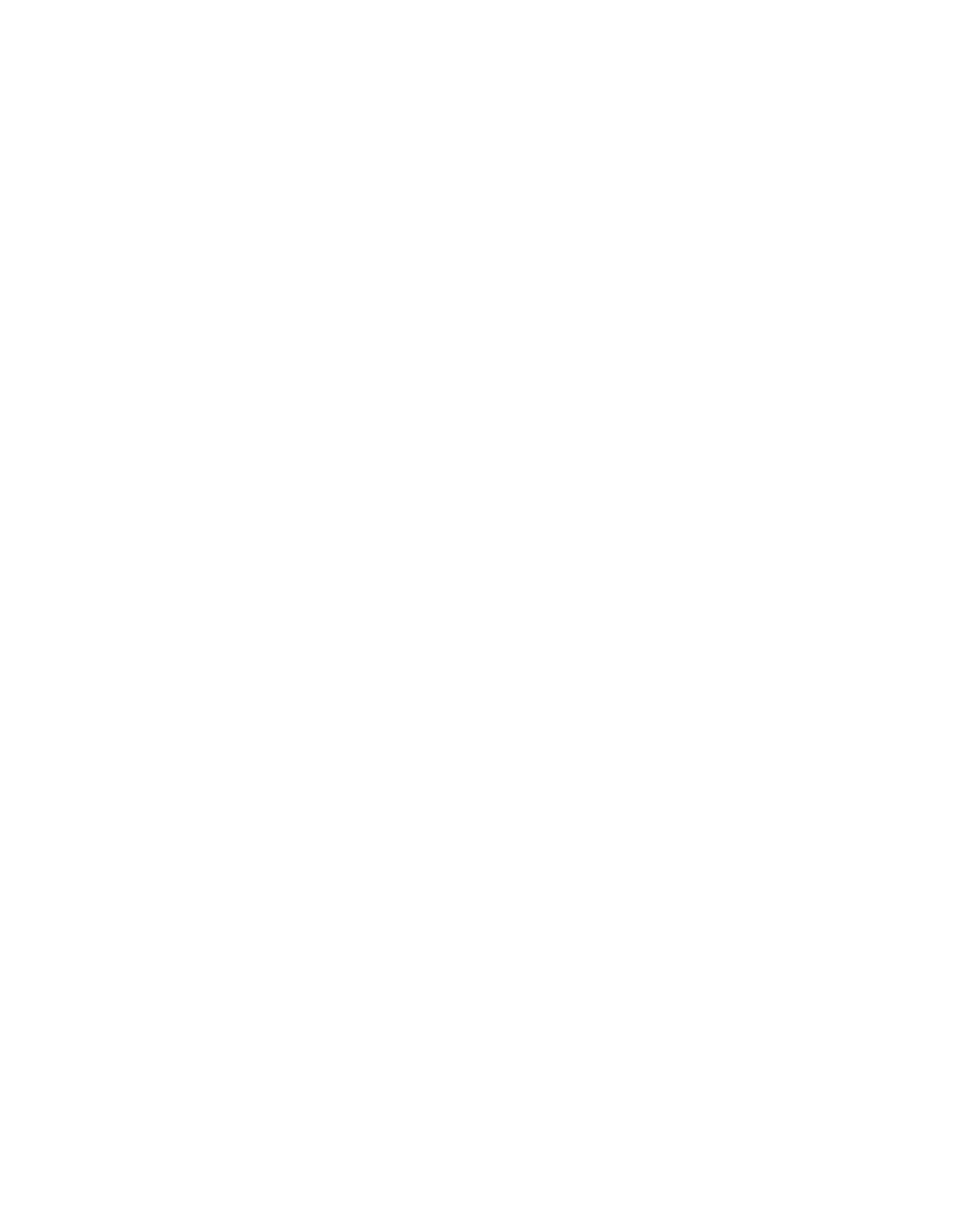# **Article 3 – Sidewalks**

## <span id="page-20-1"></span><span id="page-20-0"></span>**SECTION 5-301: DUTY TO KEEP CLEAN**

It shall be unlawful for the occupant of any lot or lots or the owner of any vacant lot or lots within the corporate limits to allow snow, sleet, mud, ice, or other substance to accumulate on the sidewalks or to permit any snow, sleet, ice, mud, or other substance to remain upon said sidewalk. All sidewalks within the business district shall be cleaned within five hours after the cessation of a storm unless the storm or fall of snow shall have taken place during the night, in which case the sidewalk shall be cleaned before 8:30 a.m. the following day. Sidewalks within the residential areas of the village shall be cleaned within 24 hours after the cessation of the storm. (Neb. Rev. Stat §17-557)

## <span id="page-20-2"></span>**SECTION 5-302: MAINTENANCE AND REPAIR**

A. Every owner of any lot, lots or piece of land within the corporate limits shall at all times keep and maintain the sidewalk along and contiguous to said parcels of land in good and proper repair and in a condition reasonably safe for travel for all travelers thereon.

B. In the event that the owner or owners of any lot, lots, or lands abutting on any street, avenue, or part thereof shall fail to construct or repair any sidewalk in front of his, her or their lot, lots, or lands within three days from the issuance of such notice within the time and in the manner as directed and required herein after having received due notice to do so, he, she or they shall be liable for all damages or injury occasioned by reason of the defective or dangerous condition of any sidewalk and the Village Board shall have power to cause any such sidewalks to be constructed or repaired and assess the costs thereof against such property.

C. In the event the property owner is a nonresident of the county in which the property lies, the village shall, before levying any special assessment against that property, send a copy of any notice required by law to be published by means of certified mail, return receipt requested, to the last known address of the non-resident property owner, which shall be that address listed on the current tax rolls at the time such required notice was first published.

(Neb. Rev. Stat. §17-557.01)

#### <span id="page-20-3"></span>**SECTION 5-303: CONSTRUCTION BY OWNER; APPLICATION, PERMIT**

A. Any person desiring to construct or cause to be constructed any sidewalk shall do so only as herein provided. It shall be unlawful for any person to construct any sidewalk without first having obtained a permit and survey.

B. Said owner shall make application in writing for a permit and file such application in the office of the village clerk. The permit shall give a description of the lot or piece of land along which the sidewalk is to be constructed. The street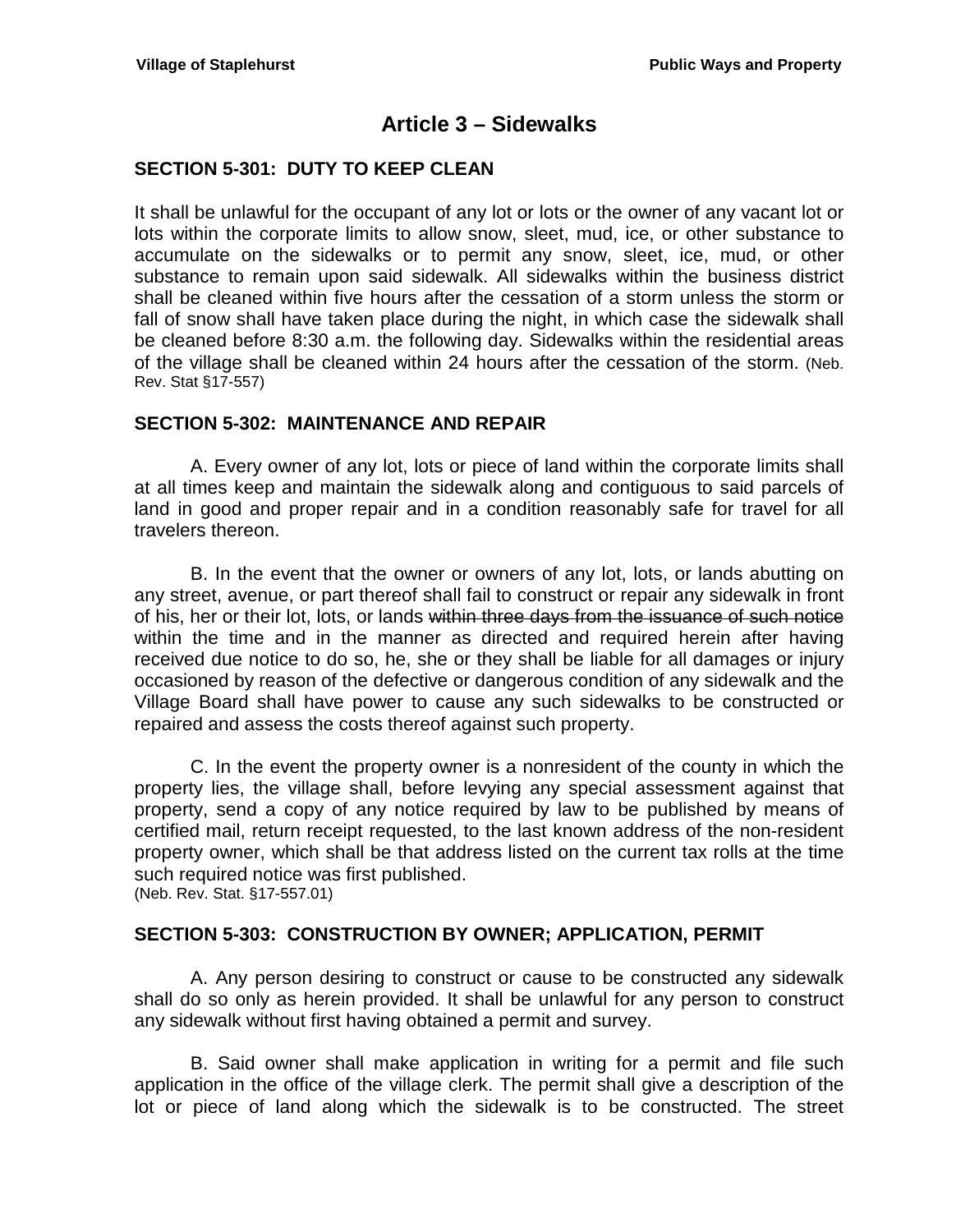commissioner shall issue the desired permit unless good cause shall appear why said permit should be denied; provided, if it is desired to construct the sidewalk at any other than the regularly prescribed location, grade, elevation and thickness, the street commissioner shall submit the application to the Village Board, which shall determine whether the permit should be granted or denied.

C. When a permit is issued for the construction of a sidewalk, the official in charge of sidewalks shall make a survey and set stakes indicating the location, grade, and elevation of the sidewalk. All sidewalks shall be of cement material, 4 feet or more in width, 4 inches or more in thickness and located at grades established by resolution of the Village Board upon recommendation of the Planning Commission. It shall be unlawful for any person to construct, or cause to be constructed said sidewalk at any other location, grade, or elevation than so designated. All sidewalks shall be built and constructed on the established grade, or elevation, and if there is no established grade, then on the grade or elevation indicated by the official in charge of sidewalks. Such survey shall be made within ten days after said permit has been issued.

## <span id="page-21-0"></span>**SECTION 5-304: DANGEROUS STAIRWAY**

It shall be unlawful for any person to construct or maintain any stairway, open cellarway, open basement way, or open entrance thereto in or adjacent to any sidewalk, pavement, or street. Any such entrance is hereby declared to be a public nuisance. (Neb. Rev. Stat. §17-555)

## <span id="page-21-1"></span>**SECTION 5-305: CONSTRUCTION BY VILLAGE**

A. The Village Board may by resolution order the construction of a sidewalk on any lot or piece of ground within the village. Notice of the board's intention to construct said sidewalk shall be given by the village clerk by publication of notice one time in a legal newspaper of general circulation in the village.

B. A copy of said notice shall be personally served upon the occupant in possession of such property or, when personal service is not possible, said notice shall be posted upon such premises ten days prior to the commencement of construction. The notice required in this section shall be prepared by the village attorney in accordance with the provisions of this section. Such service shall include a form of return evidencing personal service or posting as herein required.

C. Said notice shall notify the owner of the premises of the passage of the resolution ordering him or her to construct or cause to be constructed a sidewalk within 30 days after the date of publication and further, that if he or she fails to construct the sidewalk or cause the same to be done within the time allowed, the village will cause the sidewalk to be constructed and the cost thereof shall be levied and assessed as a special tax against the premises; provided, the notice shall contain the official estimate of the cost of said construction and no special assessment in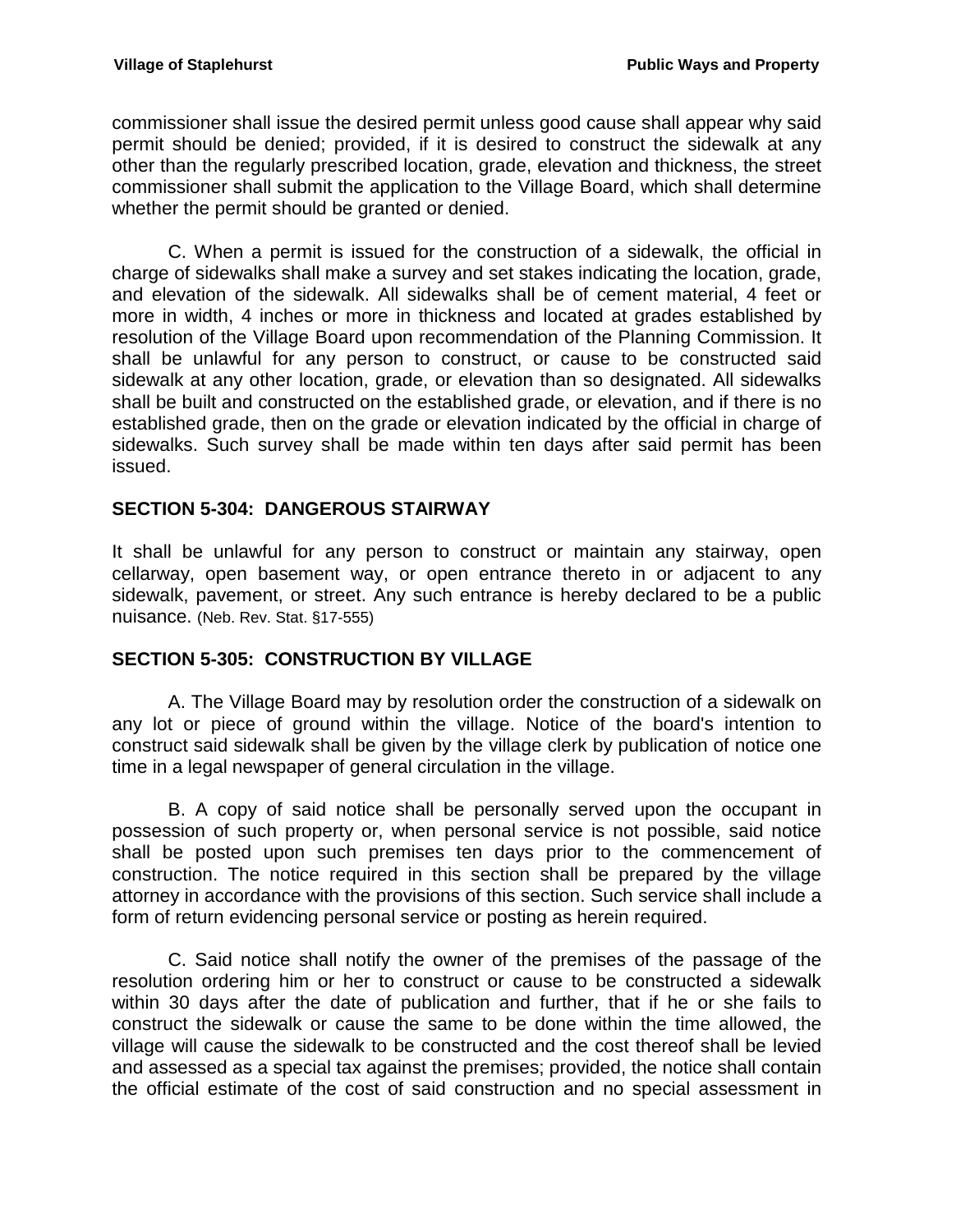excess of this estimate shall be assessed against the property.

D. In the event the property owner is a nonresident of the county in which the property lies, the village shall, before levying any special assessment against that property, send a copy of any notice required by law to be published by means of certified mail, return receipt requested, to the last known address of the nonresident property owner, which shall be that address listed on the current tax rolls at the time such required notice was first published.

(Neb. Rev. Stat. §17-522, 17-523)

## <span id="page-22-0"></span>**SECTION 5-306: CONSTRUCTION BIDS**

Whenever the Village shall construct, widen, replace or reconstruct any sidewalk, notice prepared by the village attorney specifying the work to be done and calling for bids for doing such work and supplying the necessary materials and labor shall be published at least once in a legal newspaper of general circulation in the Village; provided, bids so invited shall be filed in the office of the village clerk within 10 days after the date of publication. Bids shall be opened at the next regular or special meeting of the Village Board, which shall then award the work to the lowest responsible bidder. Upon approval of the work, the board may require the contractor to accept payment in certificates issued to him by the village clerk entitling him to all assessments or special taxes against such real estate whenever such assessments or special taxes shall be collected, together with the interest or penalty collected thereon. Each certificate shall give the legal description of the lot, lots or parcel of ground against which the assessments or special taxes are assessed. Such certificate or certificates may be assigned and transferred, entitling the holder to the same rights as if held by the original contractor. The county treasurer shall pay over to such contractor or other holder of the certificate or certificates all assessments or special taxes against such real estate, together with the interest and penalty thereon, at any time upon presentation of such certificate or certificates after said assessments or special taxes against such real estate, together with interest or penalty thereon, shall have been collected.

## <span id="page-22-1"></span>**SECTION 5-307: CONSTRUCTION BY PETITION**

A. If the owners of record title representing more than 60% of the front footage of the directly abutting property subject to assessment for sidewalk improvements petition the Village Board to make the same, the board shall proceed in all things as though such construction had been ordered by it. The total cost of such improvement shall be levied, allocated, financed and specially assessed as provided by law.

B. In the event the property owner is a nonresident of the county in which the property lies, the Village shall, before levying any special assessment against that property, send a copy of any notice required by law to be published by means of certified mail, return receipt requested, to the last known address of the nonresident property owner, which shall be that address listed on the current tax rolls at the time such required notice was first published.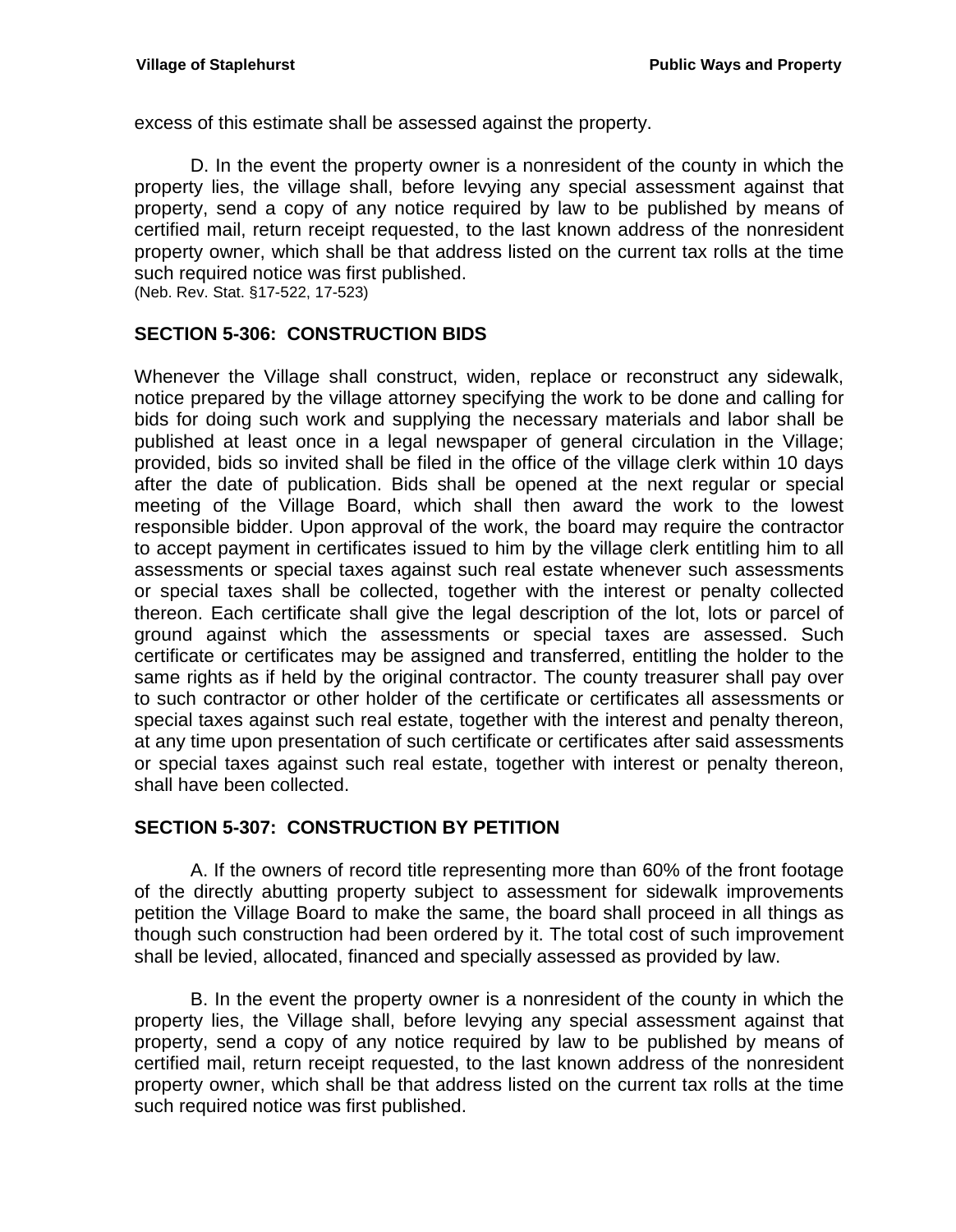(Neb. Rev. Stat. §17-510)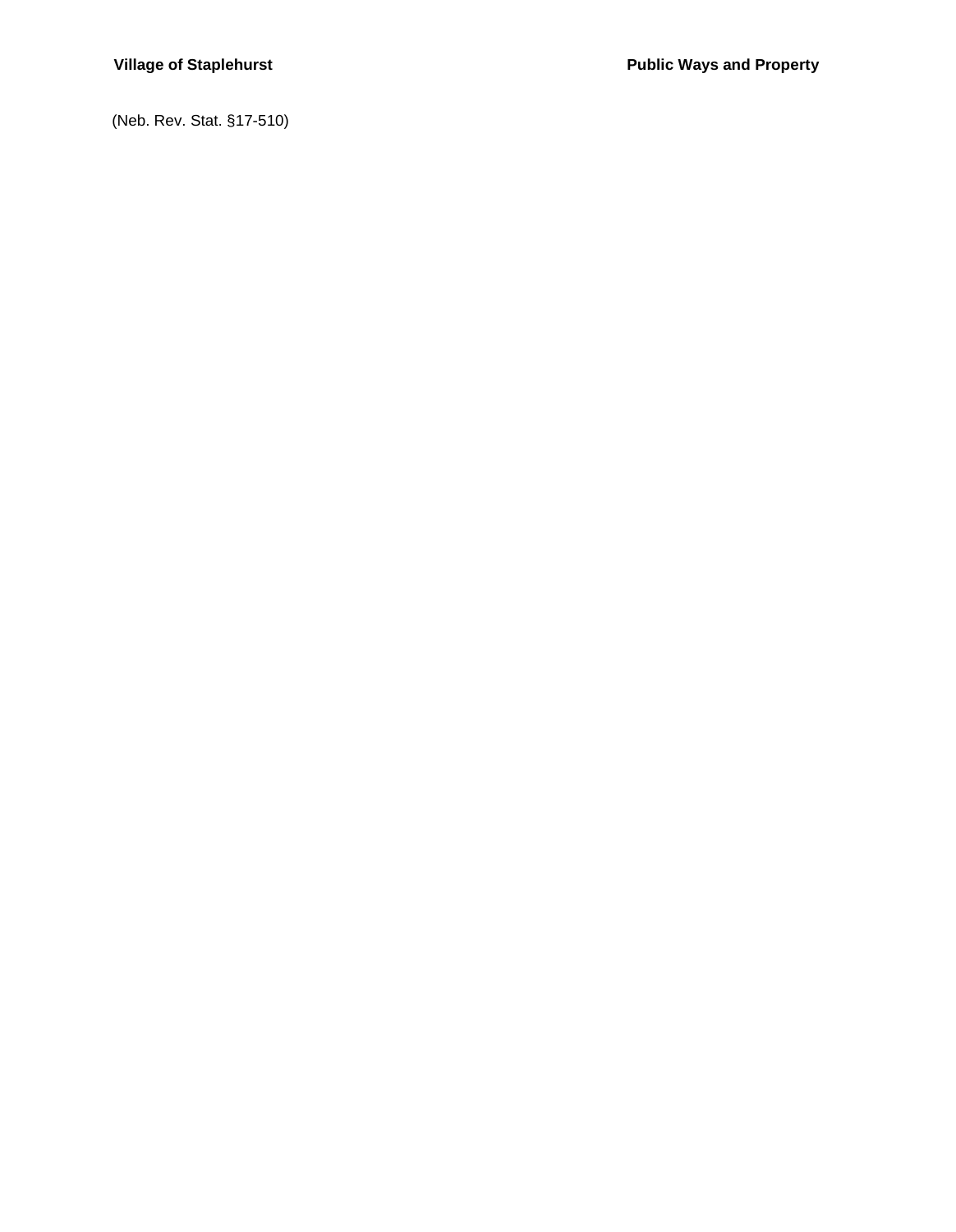# **Article 4 – Construction of Private Drives**

## <span id="page-24-1"></span><span id="page-24-0"></span>**SECTION 5-401: APPLICATION FOR PERMIT**

Before any person, firm or corporation constructs a private drive onto any public street or alley, an application shall first be made to the Village Board for a permit for such construction as provided in Section 5-109 (Cutting Curb). Such application shall be acted upon by the board at a special or regular meeting.

## <span id="page-24-2"></span>**SECTION 5-402: PRIVATE DRIVE SPECIFICATIONS**

Private drives shall not exceed 24 feet in width and shall not be constructed within ten feet of adjacent lot lines unless such adjacent lots are owned by the applicant.

## <span id="page-24-3"></span>**SECTION 5-403: APPLICATION REQUIREMENTS**

All driveway applications shall contain the following information:

A. The addition, block and lot which the driveway is to serve;

B. The location of the proposed driveway with reference to adjacent lot lines;

C. The width of the driveway and type of street surface to which the driveway will connect.

## <span id="page-24-4"></span>**SECTION 5-404: APPROVAL OF BOARD**

In the event that the Village Board determines that such application is in due and proper form and that the same complies with this article, it shall approve construction of such requested driveway and note such approval in its official minutes.